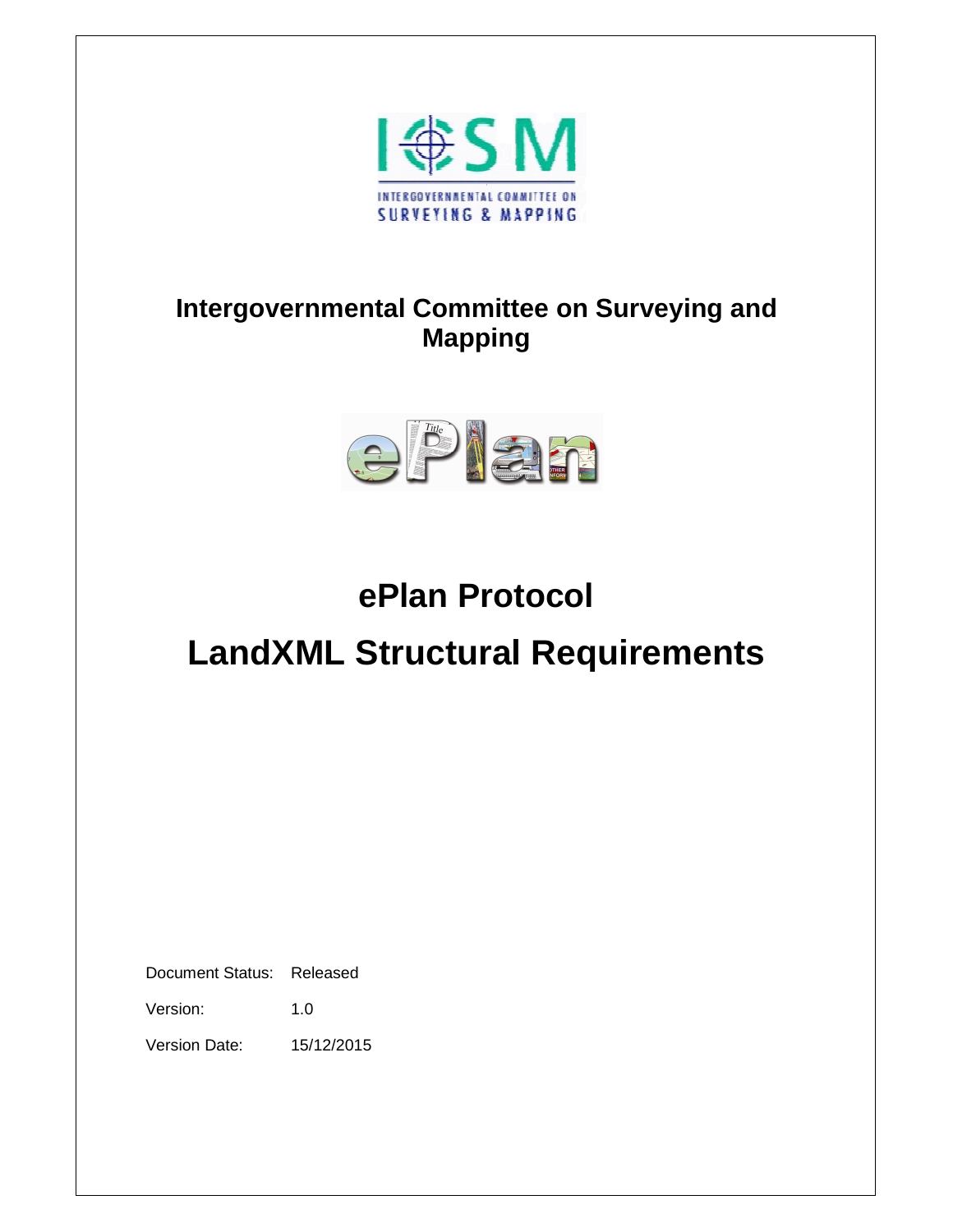Requirements

## **Copyright**

© The Intergovernmental Committee for Surveying and Mapping, Australia, 2010

| <b>Version</b> | Date              | <b>Author</b>                         | <b>Comments</b>                                                                                                                |
|----------------|-------------------|---------------------------------------|--------------------------------------------------------------------------------------------------------------------------------|
| 0.1            | 5 October, 2010   | Vivian Farrell<br><b>Robert Green</b> | <b>First Draft</b>                                                                                                             |
| 0.2            | 7 October, 2010   | Vivian Farrell                        | Inclusion of first review comments                                                                                             |
|                |                   | Mark Deal                             | Deleted partial allocations (reason: QLD<br>specific and not compliant with Protocol<br>mapping)                               |
|                |                   |                                       | Heavily revised Allocations general rules                                                                                      |
| 0.3            | 13 October, 2010  | Vivian Farrell                        | <b>Updated Introduction</b>                                                                                                    |
|                |                   |                                       | Added examples for section 2.1.8 and<br>2.1.9                                                                                  |
| 0.4            | 5 November, 2010  | Vivian Farrell                        | Rearranged Parcels section. Changes to<br>Admin area linkages. Moved admin<br>linkages out of allocations into own<br>section. |
| 0.5            | 11 November, 2010 | Rob Green                             | Minor editorial fixes.                                                                                                         |
| 1.0            | 12 November, 2010 | Vivian Farrell                        | Final version for release                                                                                                      |
| 1.0            | 15 December, 2015 | <b>Hamed Olfat</b>                    | Added the missing enumeration value of<br>'Encroached' to section 2.1.2.                                                       |

## **Amendment History**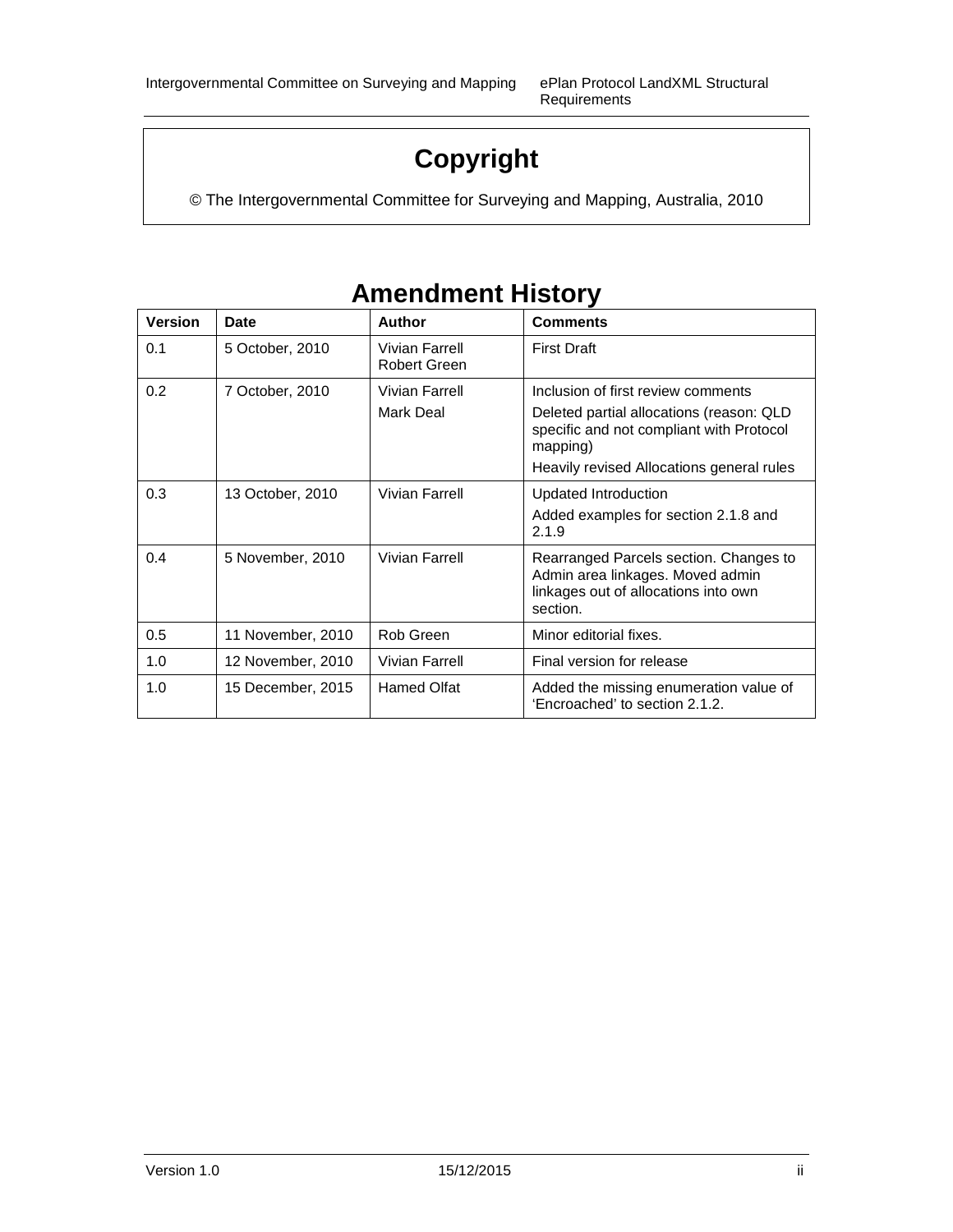## **Table of Contents**

| 1            |  |
|--------------|--|
| 1.1          |  |
| 12           |  |
| 1.3          |  |
| 1.4          |  |
| 1.5          |  |
| 1.6          |  |
| $\mathbf{2}$ |  |
| 2.1          |  |
| 2.1.1        |  |
| 2.1.2        |  |
| 2.1.3        |  |
| 2.1.4        |  |
| 2.1.5        |  |
| 2.1.6        |  |
| 2.1.7        |  |
| 2.1.8        |  |
| 2.1.9        |  |
| 2.1.10       |  |
| 2.2          |  |
| 2.2.1        |  |
| 2.2.2        |  |
| 2.2.3        |  |
| 2.2.4        |  |
| 2.2.5        |  |
| 2.3          |  |
| 2.3.1        |  |

## **Table of Figures**

| Figure 11: Observation, CgPoint and Monument element relationship  28 |  |
|-----------------------------------------------------------------------|--|
|                                                                       |  |
|                                                                       |  |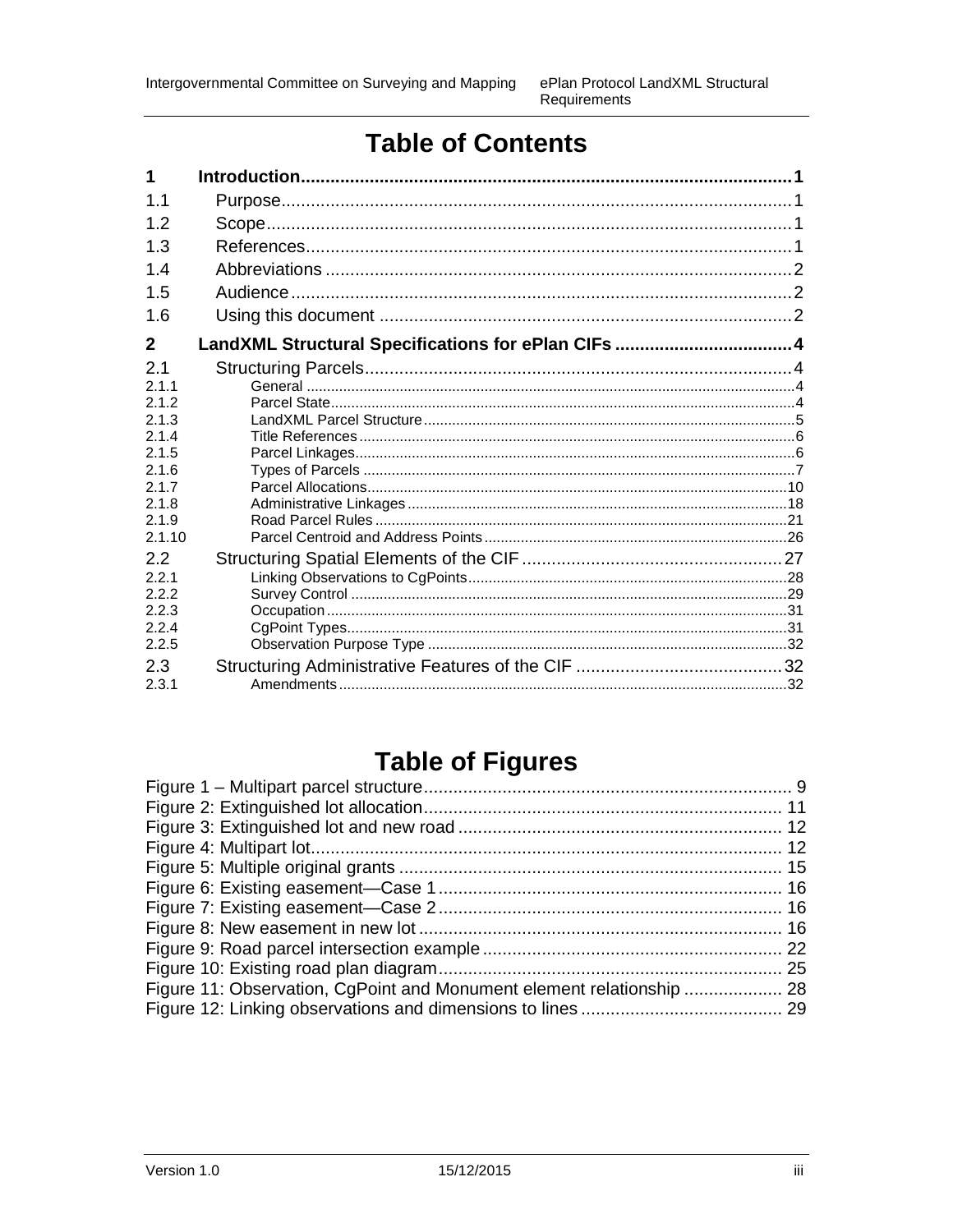## **1 Introduction**

## **1.1 Purpose**

This document aims to eliminate any ambiguities in the structure of LandXML for ePlan. It outlines specific complex mapping scenarios and specifies how the XML should be interpreted in the context of an ePlan CIF. Its purpose is to provide a uniform approach to structuring LandXML that all jurisdictions follow.

This document builds on a series of other ePlan documents and specifications that must be read in conjunction (see § 1.3 References).

## **1.2 Scope**

The following is in scope for this document:

• LandXML structural requirements that specify how the CIF should be structured to correctly represent specific pieces of data.

The following are not in scope for this document:

- Specification of every valid LandXML data element included in the ePlan CIF, see § 1.3 References REF2.
- Cardinality of the data elements according to the requirements of the ePlan Model i.e. whether an element is mandatory or optional and number of allowable occurrences.
- Specification of jurisdictional-specific requirements for CIFs. This is specified in jurisdictional level documentation. (Note: while this document defines every element that is contained in the ePlan Model, not every jurisdiction will use all of the elements.)
- Conceptual level specifications that deal with the fundamental understanding of the ePlan model. These are in the National ePlan Model Specification.

## **1.3 References**

- 1. ICSM, ePlan Model, version 1.0, 10 September, 2009 http://icsm-eplan.govspace.gov.au/eplan-model/
- 2. ICSM, ePlan Protocol LandXML Mapping, version 2.0, 15 November, 2010 http://icsm-eplan.govspace.gov.au/eplan-protocol/
- 3. LandXML.org, LandXML Schema, version 1.2, 29 July, 2008 http://www.landxml.org/schema/LandXML-1.2/LandXML-1.2.xsd
- 4. W3C, Extensible Markup Language (XML), version 1.0, Fifth Edition http://www.w3.org/TR/xml/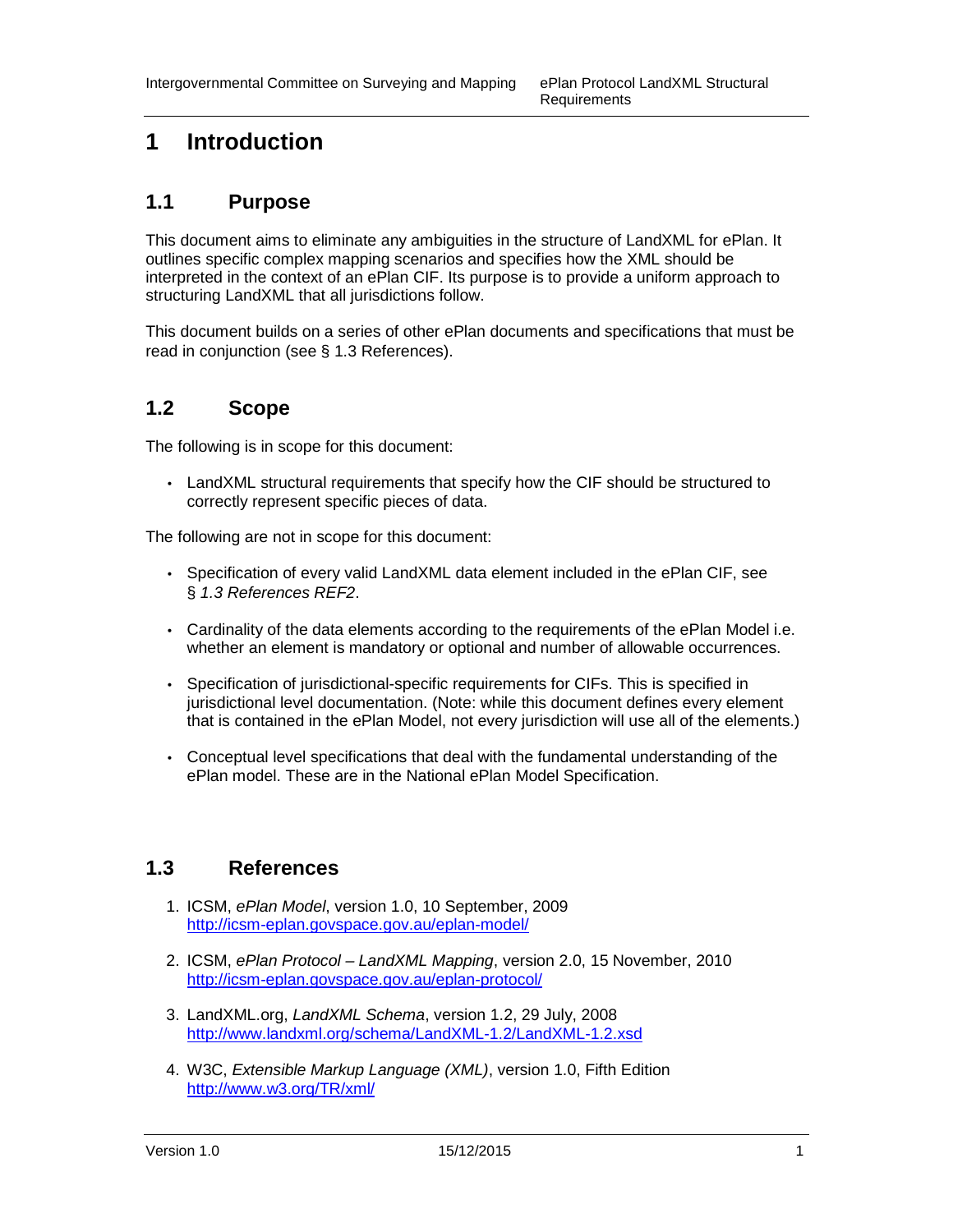5. ICSM, ePlan Protocol – Schema Architecture, version 2.0, 19 November, 2010 http://icsm-eplan.govspace.gov.au/eplan-protocol/

## **1.4 Abbreviations**

#### **ePlan**

A model for cadastral survey information defined by the ICSM

#### **ICSM**

The Intergovernmental Committee on Surveying and Mapping.

#### **XML**

Extensible mark–up language.

#### **CIF**

Cadastral Information File – The file type used to store the data specified by the ePlan Model.

#### **LandXML**

An XML schema used as the platform for a CIF.

## **1.5 Audience**

The following is the primary audience of this document:

- Australian and New Zealand jurisdictions intending to implement ePlan into their land administration systems.
- $\cdot$  3<sup>rd</sup> party/commercial software developers looking to add ePlan functionality to their software.

In addition, this document will also assist anyone interested in how cadastral information portrayed on paper cadastral survey plans is represented in a CIF using LandXML elements and attributes.

## **1.6 Using this document**

This document describes various structural guidelines for creating an ePlan CIF with LandXML. It is broken into three major sections:

- Structural Requirements for Parcels
- Structuring Spatial Elements of the CIF
- Structuring Administrative Features of the CIF

This document is designed to support a modular approach to ePlan CIFs. This means that any jurisdiction implementing ePlan is free to adopt only the components that apply to their requirements. However, if a jurisdiction implements a similar concept to one outlined in this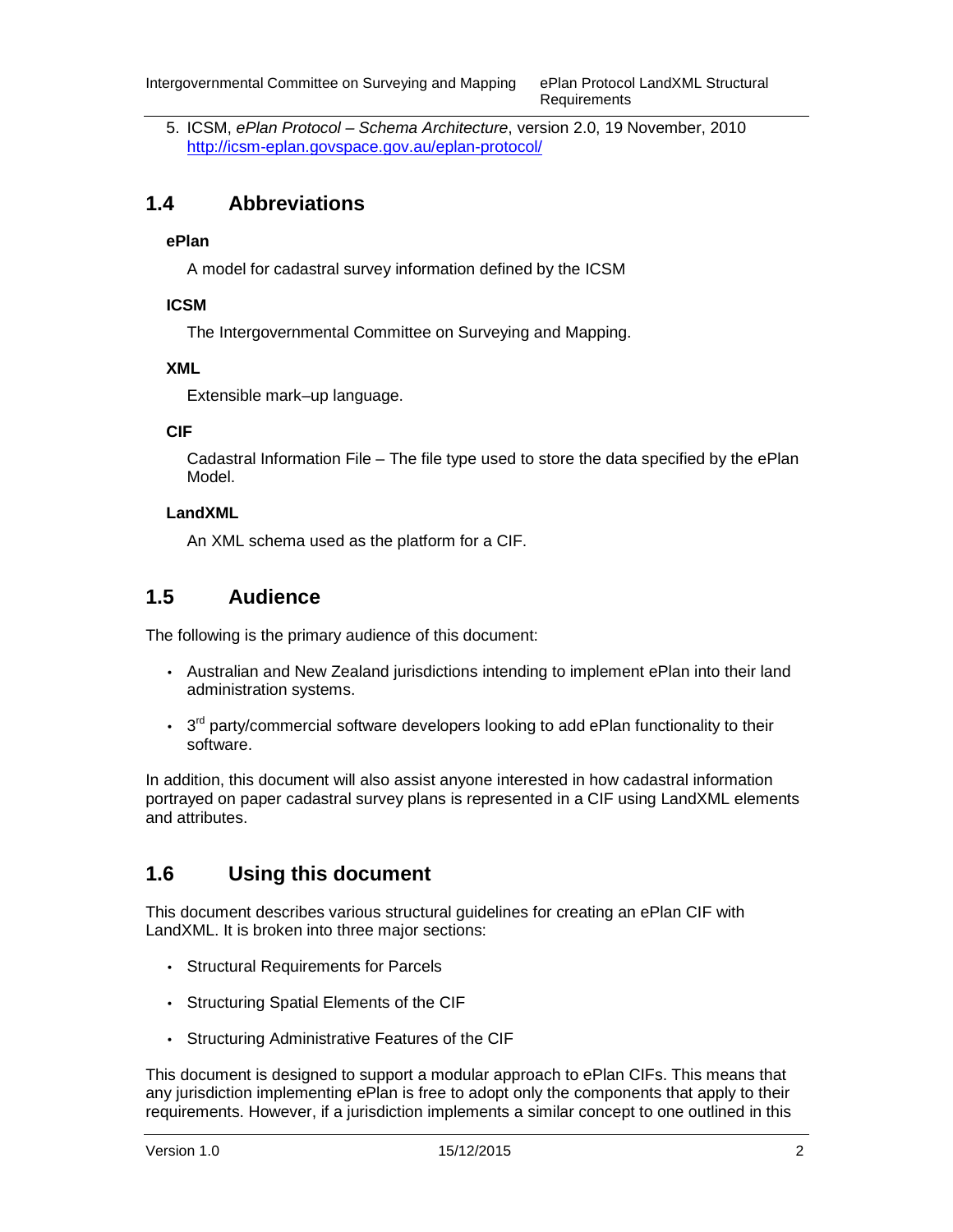Requirements

document, they must follow the guidelines specified by this document. Any deviation requires a formal Statement of Proposal to the ICSM ePlan working group so that impact on the ePlan Data Model can be assessed.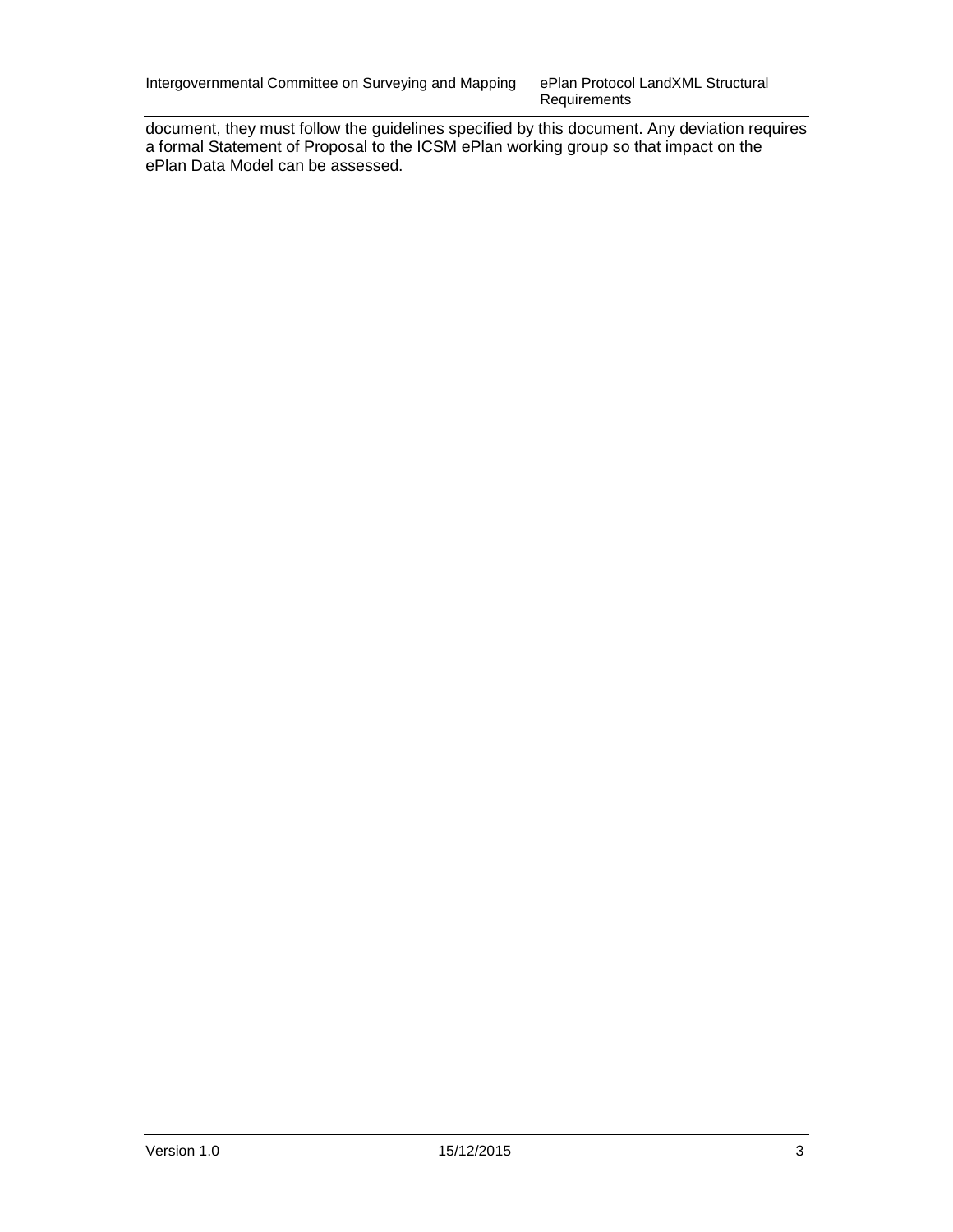## **2 LandXML Structural Specifications for ePlan CIFs**

LandXML is a flexible schema allowing for a wide variety of structures to store geospatial data. Several information components of traditional cadastral survey plans require more complex mapping to LandXML than simple one–to–one mapping to an element or attribute. This document specifies the mapping of complex information structures supported by the ePlan CIF.

A simple data item is a piece of information that maps directly into a field in LandXML. For example, a parcel has an identifier such as a lot number or road name. This piece of data maps directly into the name or desc attribute of a Parcel element. Additionally, a parcel has an area, class and other discrete pieces of information that map directly to attributes of the Parcel element.

A complex data item is created using a number of simple data items, it requires multiple elements and attributes to store its information. For example, to represent a multipart parcel in LandXML, the simple data items continue to map directly into their associated attributes but additional relationships are used to fully describe the multipart parcel. These relationships are shown with parcel linkages. In an ePlan CIF, multipart parcels are linked using the pclRef attribute as explained below. The document explains how to construct and interpret LandXML for more complex scenarios.

## **2.1 Structuring Parcels**

The following section deals with the structure of spatial interests which are represented in a CIF using the Parcel element. The concepts presented here are generic and not specific to any jurisdiction.

## **2.1.1 General**

Parcel elements within an ePlan CIF are effectively general polygons, they are not specifically cadastral parcels. The class,  $\text{parent}$  and  $\text{parent}$  and  $\text{parent}$ provide information on what the parcel represents. These attributes are used with other criteria to store information about a parcel. ePlan parcels represent spatial and administrative interests. Much of ePlan deals with the representation of interests rather than focusing solely on cadastral parcels.

The following section provides a brief summary of the relevant features of the parcel element and sub elements and how they are stored using LandXML in a CIF.

## **2.1.2 Parcel State**

The life of a parcel in ePlan is captured by the parcel state attribute. This is a LandXML enumerated field that can have one of 5 values:

- Created A new parcel being created by the survey. A created parcel is always accompanied by an "extinguished" parcel (see below).
- $\bullet$  Existing a parcel created by a previous survey that, at the time of this survey, has not be extinguished or cancelled and is not affected by the survey. Existing parcels are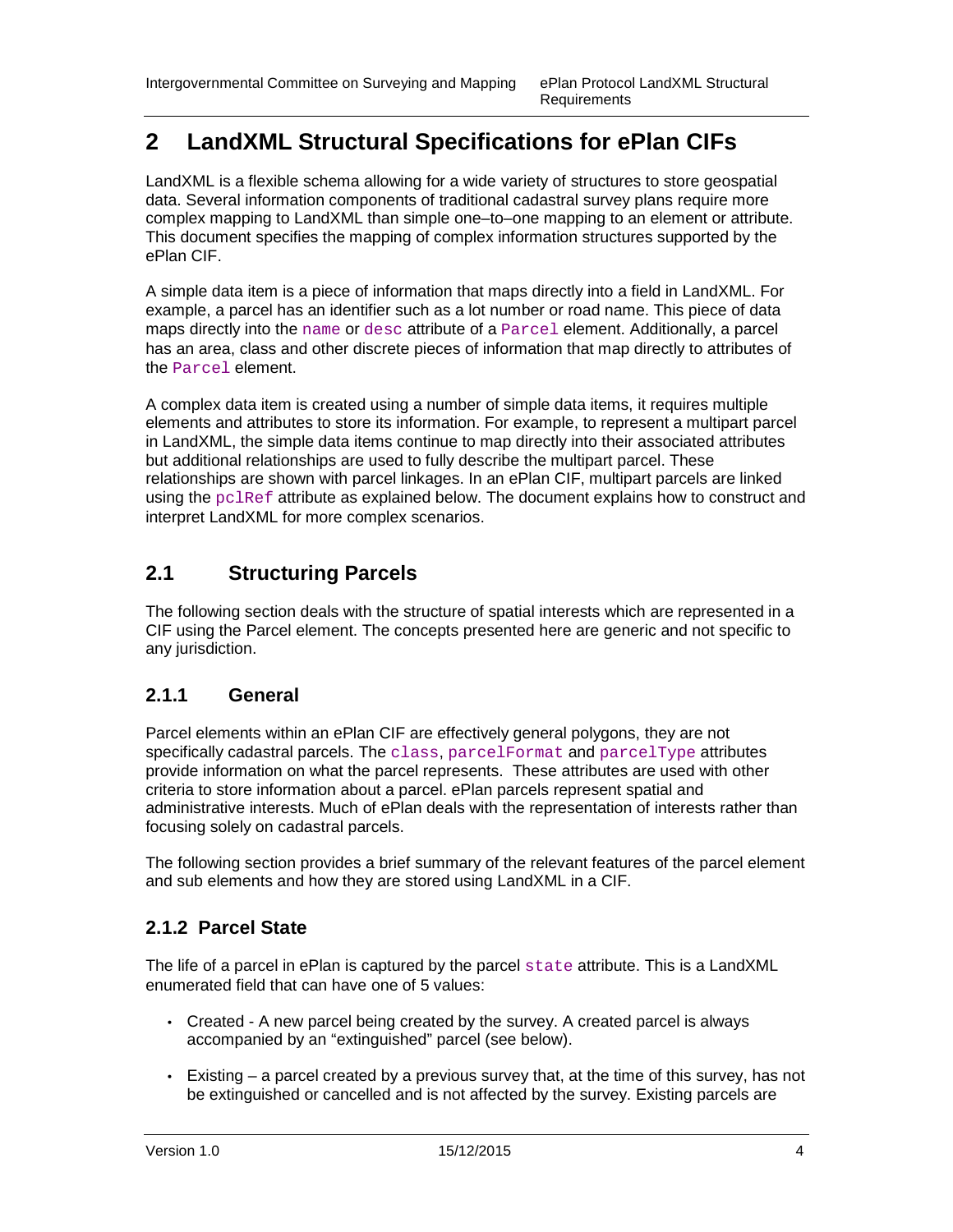shown on a plan for various reasons, primarily to provide context for subject parcels and to show abutting and adjoining parcels.

- Affected Existing parcels that have changes made to their interests are given a state of "affected". For example, a change to an easement benefit or the addition of an encumbrance.
- Extinguished When a parcel is subdivided on a plan, it is "extinguished" and new "created" parcels fill the space. The term extinguished is analogous to retired, cancelled or destroyed.
- Referenced The state of "referenced" is used to indicate that the parcel does not currently exist, but some information about that parcel is relevant to the plan or survey. E.g. crown parcels are often referenced for boundary adoptions years after they were extinguished.
- Encroached The state of "encroached" is used to describe the complete spatial extent of a parcel which is to be partially extinguished by the creation of another spatial parcel.

### **2.1.3 LandXML Parcel Structure**

The following shows the complete LandXML Parcel structure including all the sub elements that reside within a Parcel.

```
<!-- Root LandXML element, container for all CIF elements --> 
<LandXML...> 
   ... 
   <!-- Container for all Parcel elements --> 
   <Parcels> 
     <!-- Each discrete parcel is described by a parcel element -->
     <Parcel ...> 
       <!-- Container for parcels related to this parcel (linkages --> 
       <Parcels ...> 
         <!-- References to related parcels (linkages) --> 
         <Parcel pclRef="..." ... /> 
         <Parcel pclRef="..." ... /> 
          ... 
       </Parcels> 
        <!-- Title references --> 
        <Title ...> 
        <!-- Street Addressing --> 
        <LocationAddress ... /> 
        <!-- Exclusion Areas --> 
        <Exclusions .../> 
        <!-- Coordinate Geometry (parcel polygon) --> 
        <CoordGeom .../> 
     </Parcel> 
     <!-- More parcels --> 
     <Parcel ...> 
       ... 
     </Parcel>
```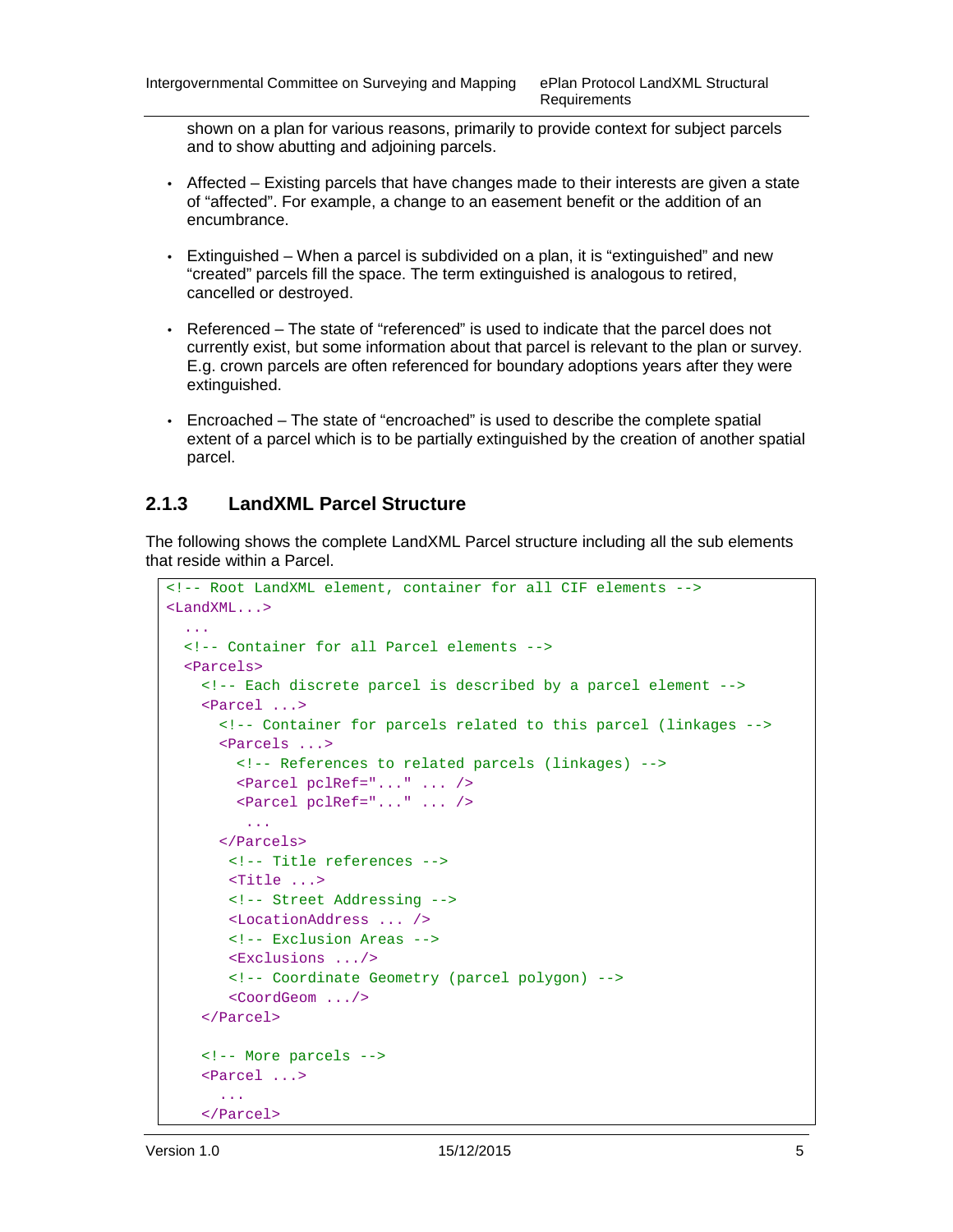Requirements

```
 </Parcels> 
 ... 
</LandXML>
```
A Parcels element is used as a container or grouping element for Parcel elements. Each parcel element may have one or more nested parcels elements that have further parcel elements. While LandXML allows for further (essentially unlimited) nesting, ePlan only uses one level of nested Parcels. Nested parcel elements within the main Parcel element are used for parcel linkages (see below).

## **2.1.4 Title References**

Title references are shown using the  $\text{Title}$  sub element of  $\text{Parsel}$ . The title element provides a linkage to interests in a parcel by referencing rights on the title for the parcel. These include not only the title itself, but also current or new rights such as dealings for mortgages, easements and leases. As a general rule, any current right recorded on the parcel's title is shown as a title reference.

Title references work together with parcel linkages to capture the allocations of rights over land parcels. Where a parcel linkage carries forward rights from an existing or extinguished interest to a new parcel, a title reference explicitly references the right on the parcel. Further explanation of this concept is found in § 2.1.2 Parcel State.

The following example shows a parcel's title elements – the title itself and a benefit right over an easement.

```
<Parcel name="1\PS12456" ...> 
   <Title name="123/4562" titleType="Freehold" /> 
   <Title name="E1\PS654587" titleType="Easement Benefit" /> 
</Parcel>
```
## **2.1.5 Parcel Linkages**

A parcel linkage is a method using the  $pclRef$  attribute of the  $parcel$  element to link parcels together, forming a relationship. Parcel linkages are used for the following purposes:

- Multipart parcels links from multipart parcels to their parts
- Parcel allocation transfer various rights and restrictions from old or existing to new parcels.
- Administrative linkage associates parcel elements for an administrative purpose (e.g. assigning administrative areas, assigning to owners corporation)

A parcel linkage is created by placing a nested parcel under the source parcel and placing the name of the *target* parcel in the  $pclRef$  attribute of the nested parcel. See example below:

```
<LandXML> 
  <Parcels> 
    <Parcel name="Source" ...> 
     <Parcels>
```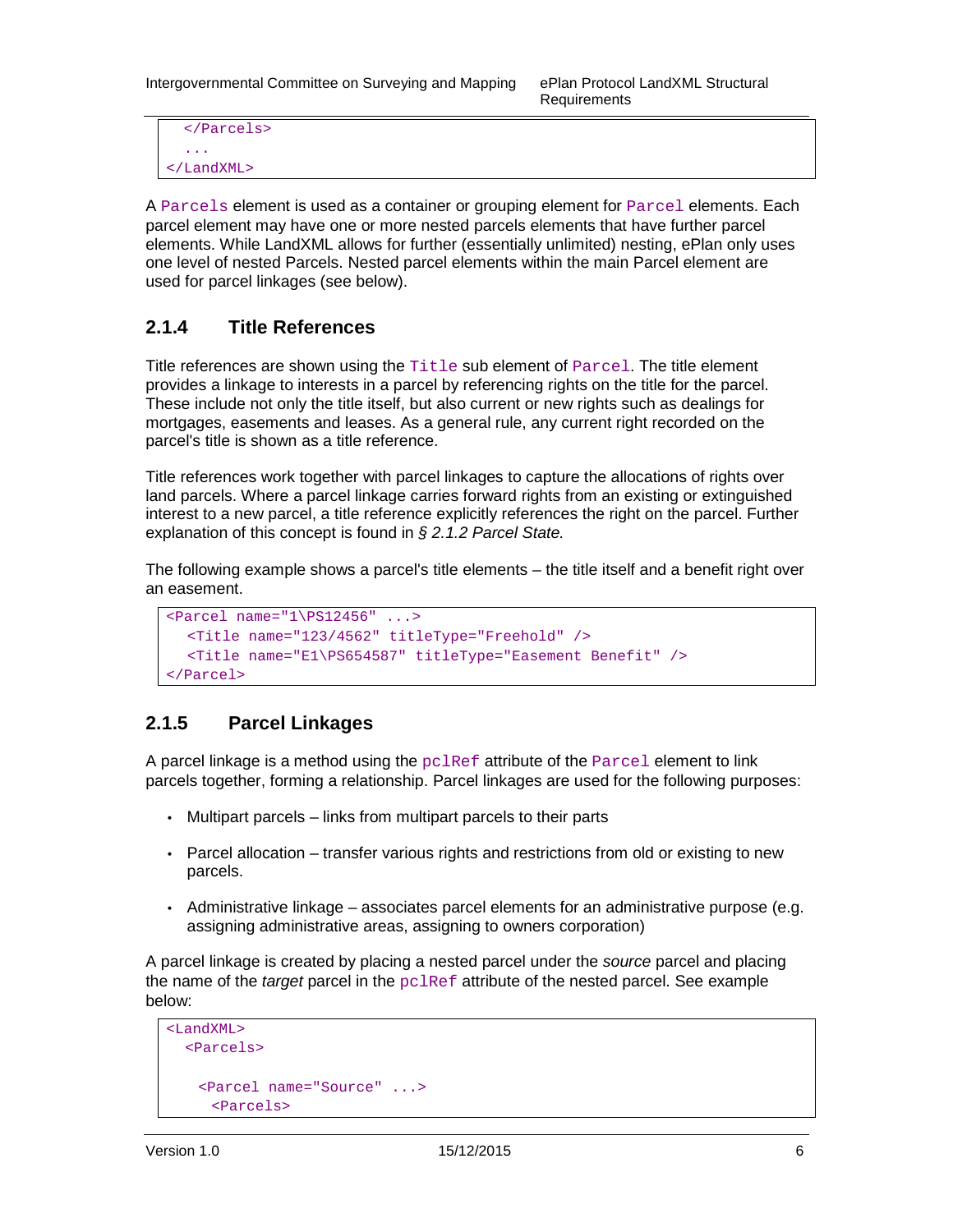```
<Parcel name="Nested" pclRef="Target" /> 
     </Parcels> 
   </Parcel> 
   <Parcel name="Target" ...> </Parcels> 
  </Parcels> 
</LandXML>
```
This technique is described in document reference 1, sections 2.3.1.1 and 2.3.1.2.

The following are guidelines for structuring nested parcels in an ePlan CIF.

- The nested parcel should have no content, i.e. it should contain no value or sub elements.
- A nested  $\text{Parcel}$  element acts as a link to another  $\text{Parcel}$ . Therefore, the  $\text{pclRef}$ attribute must:
	- $\circ$  be included and have a value
	- <sup>o</sup> its value must match the name attribute of the target Parcel and
	- $\circ$  the target parcel must be in the CIF
- Nested parcels contain only a  $n =$  and a  $pclRef$  attribute except where extra information is necessary to interpret the linkage<sup>1</sup>. The  $_{\text{name}}$  attribute must be unique in the CIF and must not match the pclRef attribute.
- Parcels can have nested parcels to a maximum of 1 level deep. This means that there is a maximum of 1 nested level of Parcel elements as in the example below.

```
<LandXML> 
  <Parcels> 
     <Parcel ...> <!-- parent parcel -->
        <Parcels> 
           <Parcel ... /> <!-- nested parcel – maximum depth -->
        </Parcels> 
     </Parcel> 
  </Parcels> 
</LandXML>
```
## **2.1.6 Types of Parcels**

Parcels can be represented in a CIF using the following types:

-

 $^1$  Owner's Corporation administrative parcels also require the LotEntitlement and LiabilityApportionment attributes.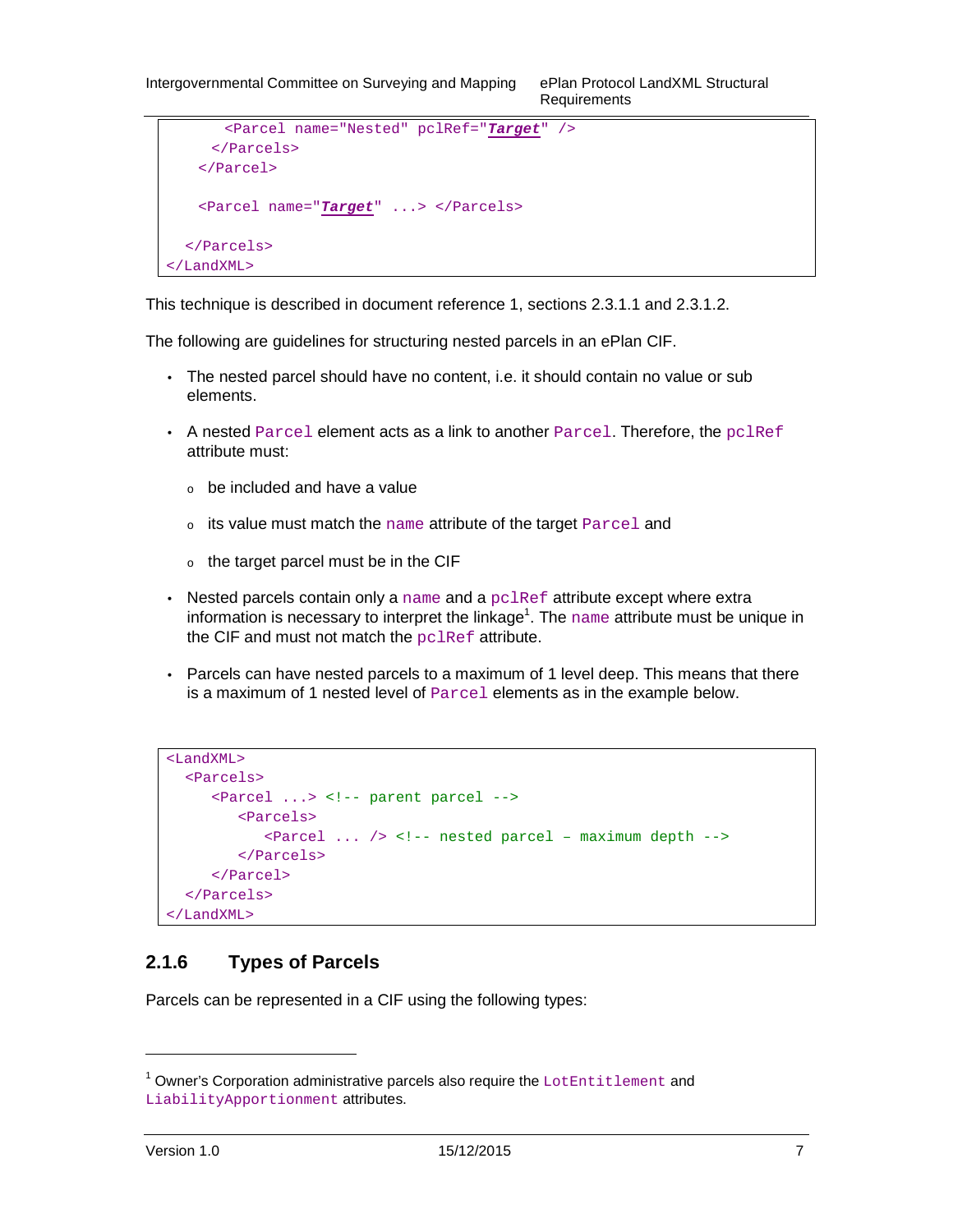- Single
- Multipart

The type is held in the parcelType attribute:

<Parcel class="Lot" state="existing" parcelType="single" ...>

Multipart and part parcels are complimentary. For each parcel with a type of multipart, at least two other parcels of type part must be in the CIF. Conversely, if a CIF contains parcels with a type of  $part$ , it must also contain at least one parcel of type multipart.

The following sections show how each type of parcel is represented in the CIF.

#### **2.1.6.1 Single Parcels**

Single parcels are shown with one parcel element containing all the administrative and spatial information for that parcel. The following shows a complete record for a parcel element (not all lines are shown in the CoordGeom element for convenience):

```
<Parcel class="Lot" parcelFormat="Standard" state="existing" 
 parcelType="single" name="11/SP168942" area="9963.00" 
 desc="38866/578"> 
   <Center pntRef="CENTRE3"/> 
  <CoordGeom> 
     <Line desc="RIGHT-LINE ROAD"> 
       <Start pntRef="BX"/> 
       <End pntRef="BQ"/> 
     </Line> 
      ... 
   </CoordGeom> 
   <Title titleType="title" name="50488141"/> 
</Parcel>
```
The above defines an existing single parcel. It includes all the information about the parcel, including its coordinate geometry, administrative areas and title. If the parcel was extinguished, it would also include references to the parcel elements that it was allocated to. Note that this is a jurisdictional specific parcel definition. Other jurisdictions may vary the specific requirements for parcel attribute data.

#### **2.1.6.2 Multipart Parcels**

Multipart parcels consist of multiple closed part parcels linked to form a single cadastral entity. This achieved using a one parcel with a  $\text{parcellType}$  of "multipart" with linkages (see 2.1.5 Parcel Linkages) to to two or more other parcels with a  $\text{parcellype}$  of "part".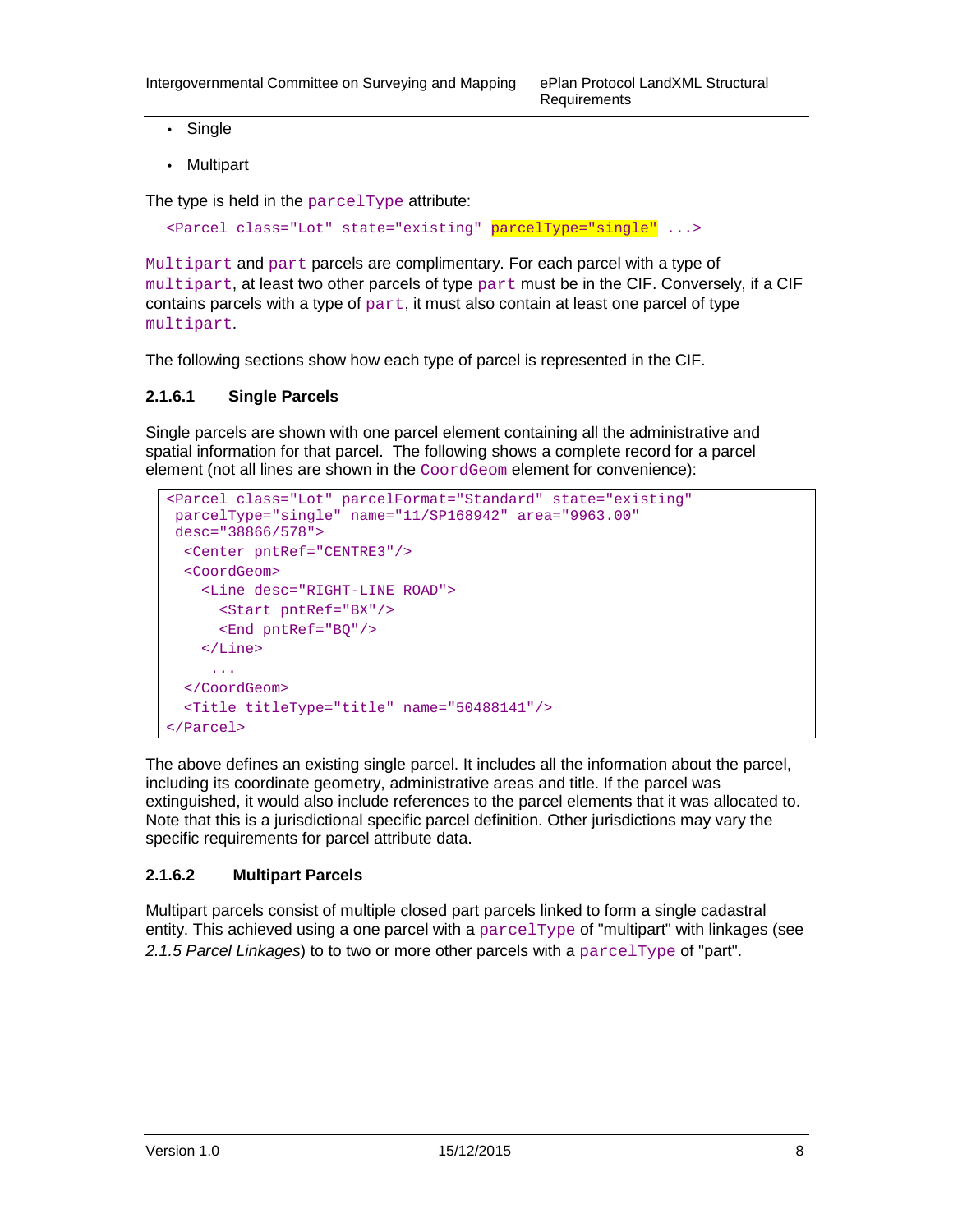Requirements



**Figure 1 – Multipart parcel structure** 

A multipart parcel has the following structural features:

- The "multipart" parcel contains parcel linkages to all the "part" parcels.
- The "multipart" parcel does not contain the CoordGeom and Center elements. Only the "part" parcels contain coordinate geometry.
- It is at the discretion of the jurisdiction whether the "mulitpart" parcel specifies an area attribute value. If it is not specified, the total area is derived from the sum of the "part" parcel areas. All part parcels must specify an area.

The following is an example implementation of a multipart parcel in a CIF. The element names are arbitrary and used for demonstration purposes only.

```
<Parcel name="1\PS123456" 
        class="Lot" 
        state="created" 
        parcelType="multipart" > 
  <Parcels> 
   <!-- linkage to parts --> 
   <Parcel name="BBB" pclRef="1-p1\PS123456"/> 
   <Parcel name="CCC" pclRef="1-p2\PS123456"/> 
  </Parcels> 
  <Title ... /> 
  <LocationAddress ... /> 
</Parcel> 
<Parcel name="1-p1\PS123456" 
        class="Lot" 
        state="created" 
        parcelType="part" 
        area="500"> 
  <Center> ... <Center> 
  <CoordGeom> ... </CoordGeom> 
</Parcel> 
<Parcel name="1-p2\PS123456" 
        class="Lot" 
        state="created" 
        parcelType="part" 
        area="500"> 
  <Center> ... <Center>
```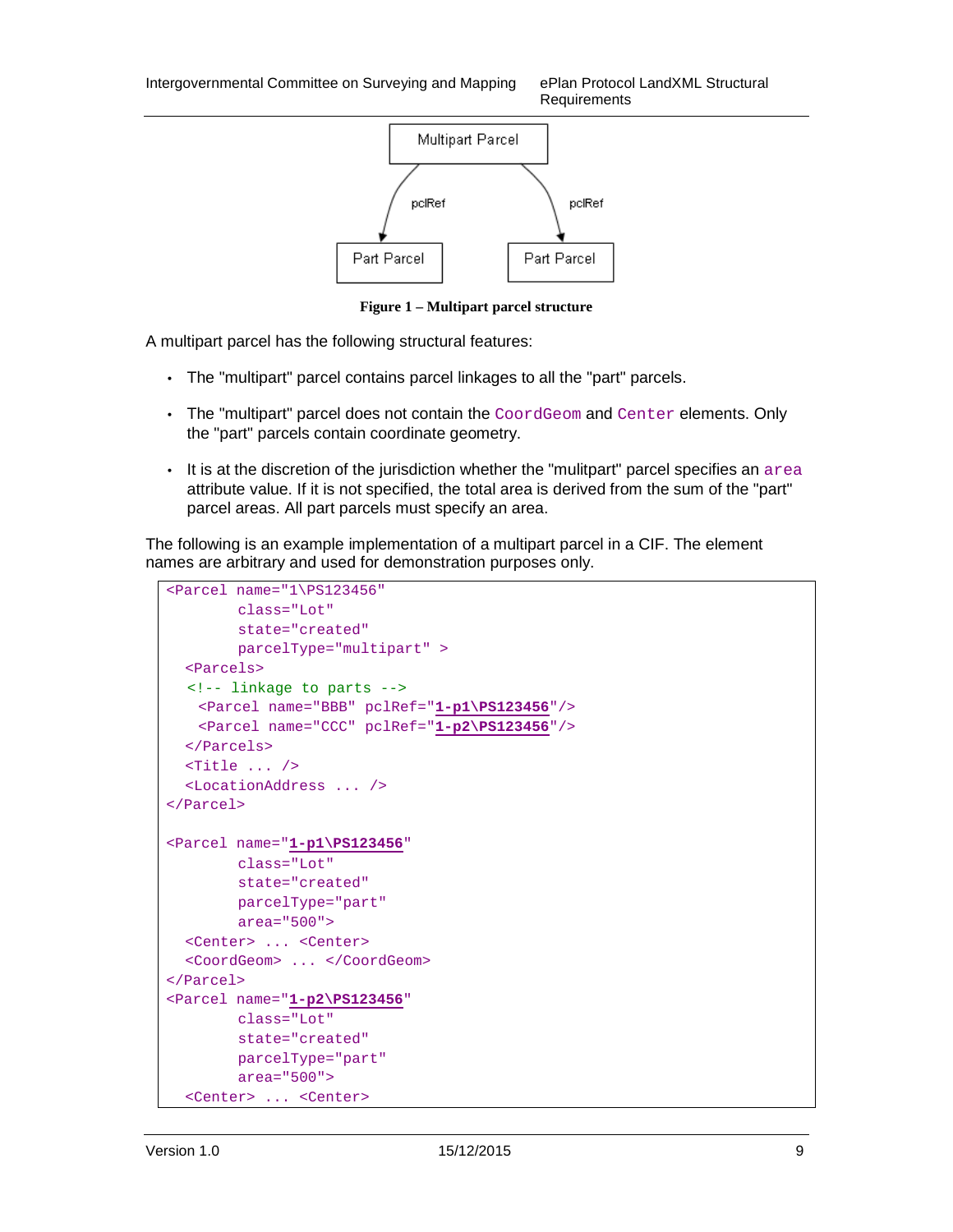Requirements

<CoordGeom> ... </CoordGeom> </Parcel>

Multipart parcels can be used for various classes of parcels including lots, easements and restrictions. The specific requirements about the inclusion of sub elements (e.g. title, location address) and use of parcel linkages for some purposes is specific to each jurisdiction and is specified by jurisdictional documents.

For example, a jurisdiction may or may not require attributes of multipart parcels to be repeated in its parts (e.g. repeat class or state values).

## **2.1.7 Parcel Allocations**

#### **2.1.7.1 Overview of Interests**

All cadastral parcels have certain rights and restrictions associated with them. For example, the original deed of grant may state rights in regard to minerals, access, fair use and enjoyment, and so on. Each jurisdiction operates a title registry to record the rights and restrictions that are registered on land titles. Interests that are registered with the titles registry are called registered interests.

There are various types of registered interests, such as:

- 1. Primary: the title or deed for a parcel is a primary interest. Primary interests can't overlap, there must only be one primary interest for a parcel. Primary interests essentially create a parcel of land that other interests can be registered over.
- 2. Secondary: other interests such as easements and leases. Secondary interests can overlap or intersect each other and but must always overlap a primary interest.
- 3. Other: there are many other types, such as mortgages and caveats, that may be registered over part or all of a primary interest.

Land may also have unregistered interests, for example the local government authority has an interest for rating and town planning purposes.

Depending on the type of survey being performed and the requirements of the related jurisdiction, a surveyor may be required to identify some or all of the interests in the land being surveyed. These interests are recorded in a CIF using Title elements that reference the relevant dealing or object describing the type of interest, such as title, mortgage or easement (see § 2.1.4 Title References).

#### **2.1.7.2 Allocations – Fundamental Concepts**

Parcel allocations transfer the rights and restrictions (i.e. interests) of an extinguished or affected parcel to new parcels. For example, an easement benefit or a restrictive covenant on an extinguished parcel is usually carried forward to the newly subdivided parcels.

An extinguished parcel is a cancelled parcel. If it represents a primary interest, it must be replaced by newly created parcels. An affected parcel is an existing parcel that has had changes to the arrangement of interests (e.g. added a restriction or changed a benefit easement).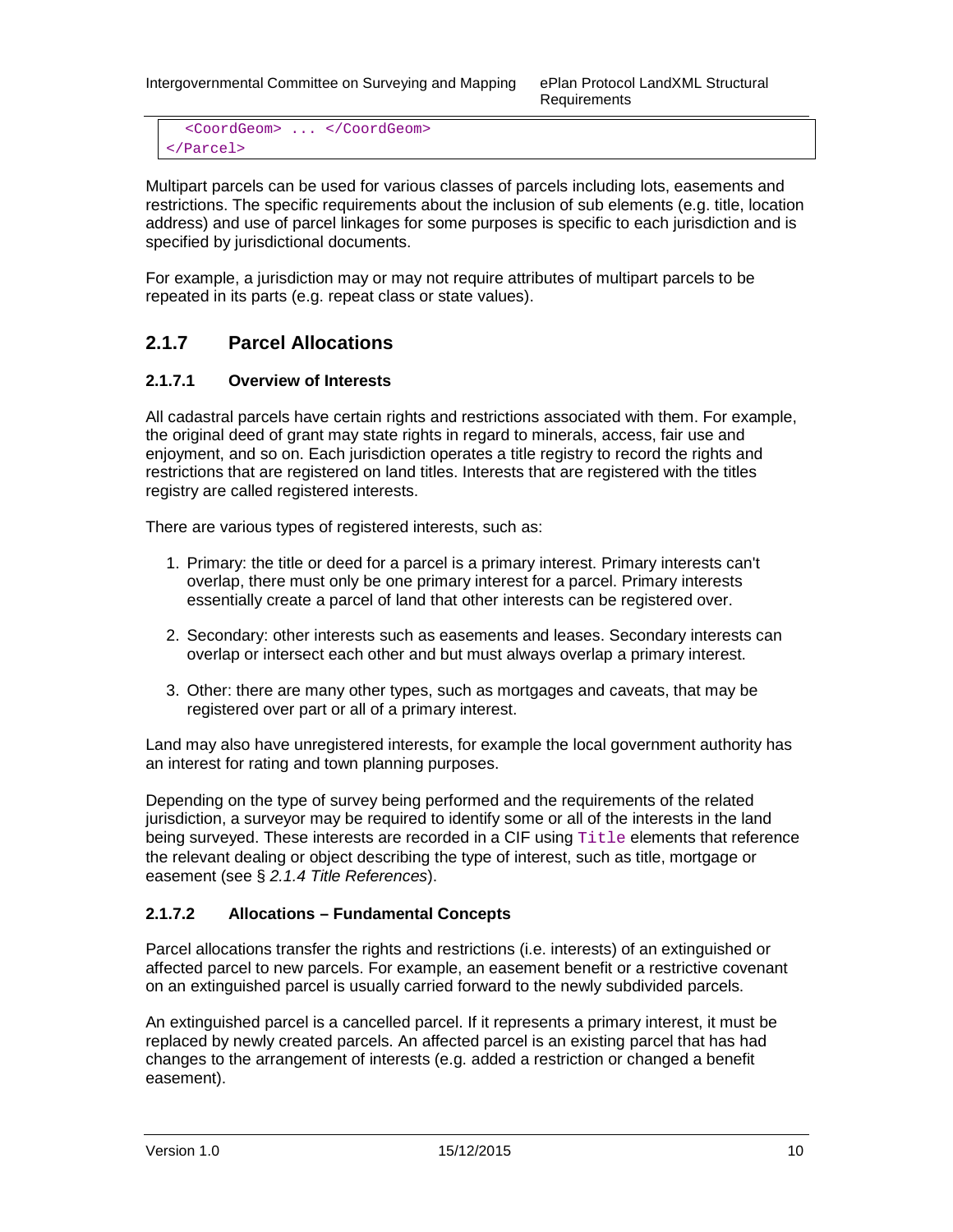Requirements

Parcel allocations are represented using a parcel linkage (2.1.5 Parcel Linkages). The allocation of interests can be either implied or explicitly defined. If they are implied, nothing further is required. If they must be explicitly defined, a Title Reference is used (2.1.4 Title References).

Depending on jurisdictional requirements, the surveyor may be required to allocate the interests from the affected and extinguished parcels to the new parcels. The following sections describe how various types of allocations are represented in an ePlan CIF.

Interests are not included in a CIF (and therefore not allocated) if they are to be surrendered, released or otherwise removed from the title when the survey is registered. It is at the jurisdiction's discretion which rights must be explicitly stated using a title reference. These rules are consistent with existing rules for paper plans and should already be known by cadastral survyeors.

The following sections describe the general guidelines on implementing parcel allocations and then provide explanations and requirements of specific allocation scenarios. These have been divided into Primary Interest Allocations and Secondary Interest Allocations.

#### **2.1.7.3 General rules**

Allocations are from old to new. Where two new parcels overlap i.e. a new primary and secondary interest, the allocation is from the primary to the secondary interest e.g. from a created parcel to a created easement.

#### **2.1.7.4 Primary Interest Allocations**

Primary Interest Allocations refer to allocations between cadastral parcels (e.g. lots, roads, etc). Existing and created cadastral parcels do not overlap each other. Extinguished parcels must be fully "consumed" by created parcels, there must be no land left unaccounted for by the survey.

#### **2.1.7.4.1 Extinguished parcel to new parcels**

#### **Single lot**

Where one or more lots are subdivided into new lots, the spatial extent of the new lots (as defined by their coordinate geometry) must fully cover the extinguished parcel. The example below is a simple case of one lot subdivided into two with no encumbrances.

![](_page_13_Figure_13.jpeg)

#### **Figure 2: Extinguished lot allocation**

```
<!-- Extinguished parcel element --> 
<Parcel parcelType="single" name="1/RP456789" 
 state="extinguished" parcelFormat="Standard" class="Lot"> 
   <CoordGeom>...</CoordGeom> 
   <Parcels> 
     <!-- Allocation to created parcels --> 
     <Parcel name="iou" pclRef="1/SP12456"/> 
     <Parcel name="hjk" pclRef="2/SP12456"/> 
 ...
```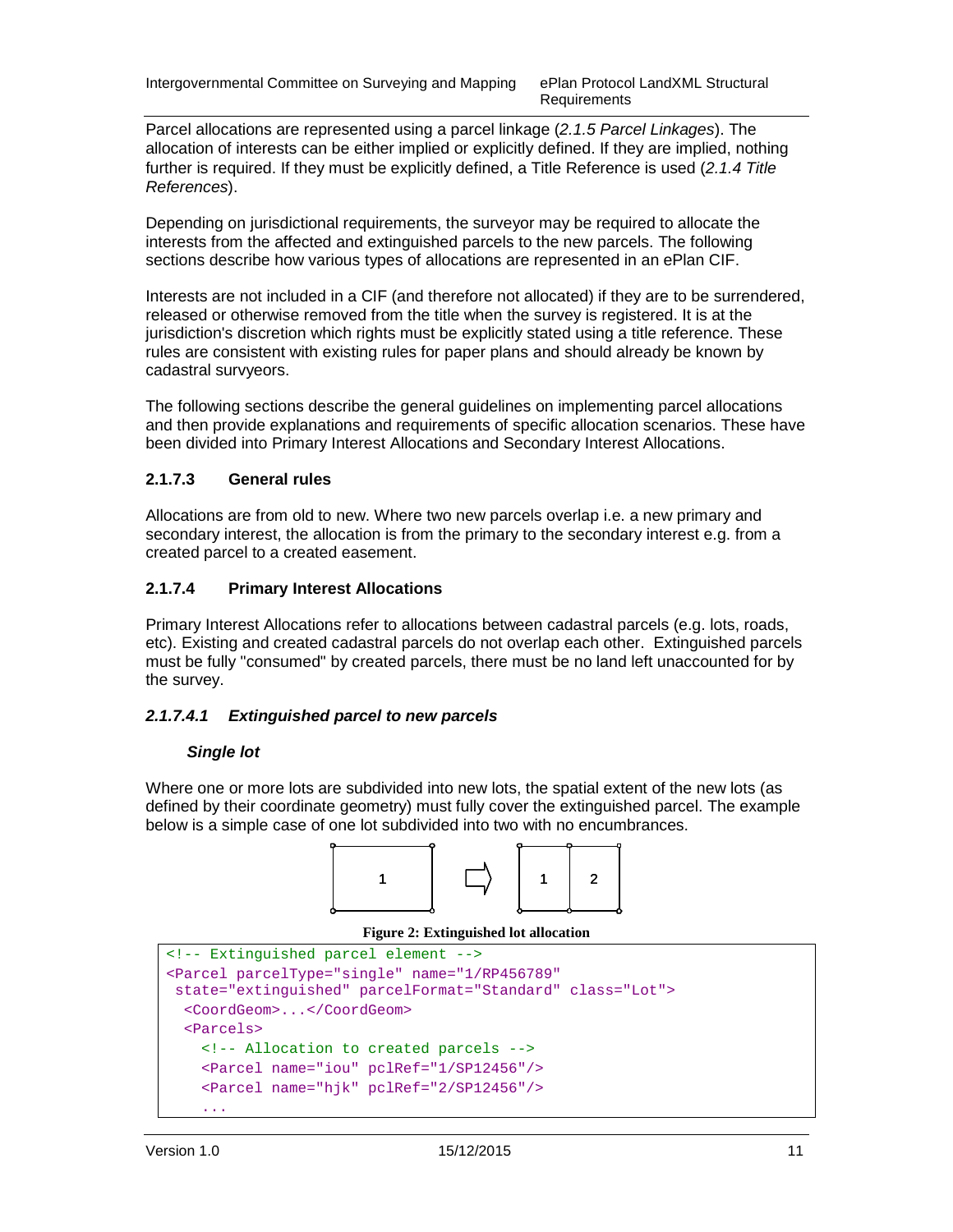```
 </Parcels> 
   <Title name="12345678" titleType="title"/> 
    ... 
</Parcel>
```
In the above, lot 1 on RP456789 is fully allocated to two new parcels, lots 1 and 2 on SP12456. The parcel elements for the created parcels will be elsewhere in the CIF, each will have a coordinate geometry that defines their spatial extent.

#### **Single lot and new road**

In the following example, lot 1 is subdivided into two new lots and new road.

![](_page_14_Figure_5.jpeg)

**Figure 3: Extinguished lot and new road** 

```
<Parcel parcelType="single" name="1/RP456789" 
 state="extinguished" parcelFormat="Standard" class="Lot"> 
   <CoordGeom>...</CoordGeom> 
  <!-- The parcels to which the title is allocated --> 
  <Parcels> 
     <Parcel name="hkj" pclRef="1/SP12456"/> 
     <Parcel name="rye" pclRef="2/SP12456"/> 
     <Parcel name="wer" pclRef="R1/SP12456"/> 
   </Parcels> 
   <Title name="12345678" titleType="title"/> 
    ... 
</Parcel> 
<!-- The new road parcel (new lots 1 and 2 are elsewhere) --> 
<Parcel class="Road" parcelFormat="Standard" state="created" 
 parcelType="single" name="R1" area="194" desc="ROAD"> 
   <CoordGeom name="CG-R1">...</CoordGeom> 
</Parcel>
```
#### **Multipart lot**

The following extinguished multipart lot 28 references lots 28a and 28b (its parts) and created lots 281 and 282 (the lots to which it is allocated).

![](_page_14_Figure_10.jpeg)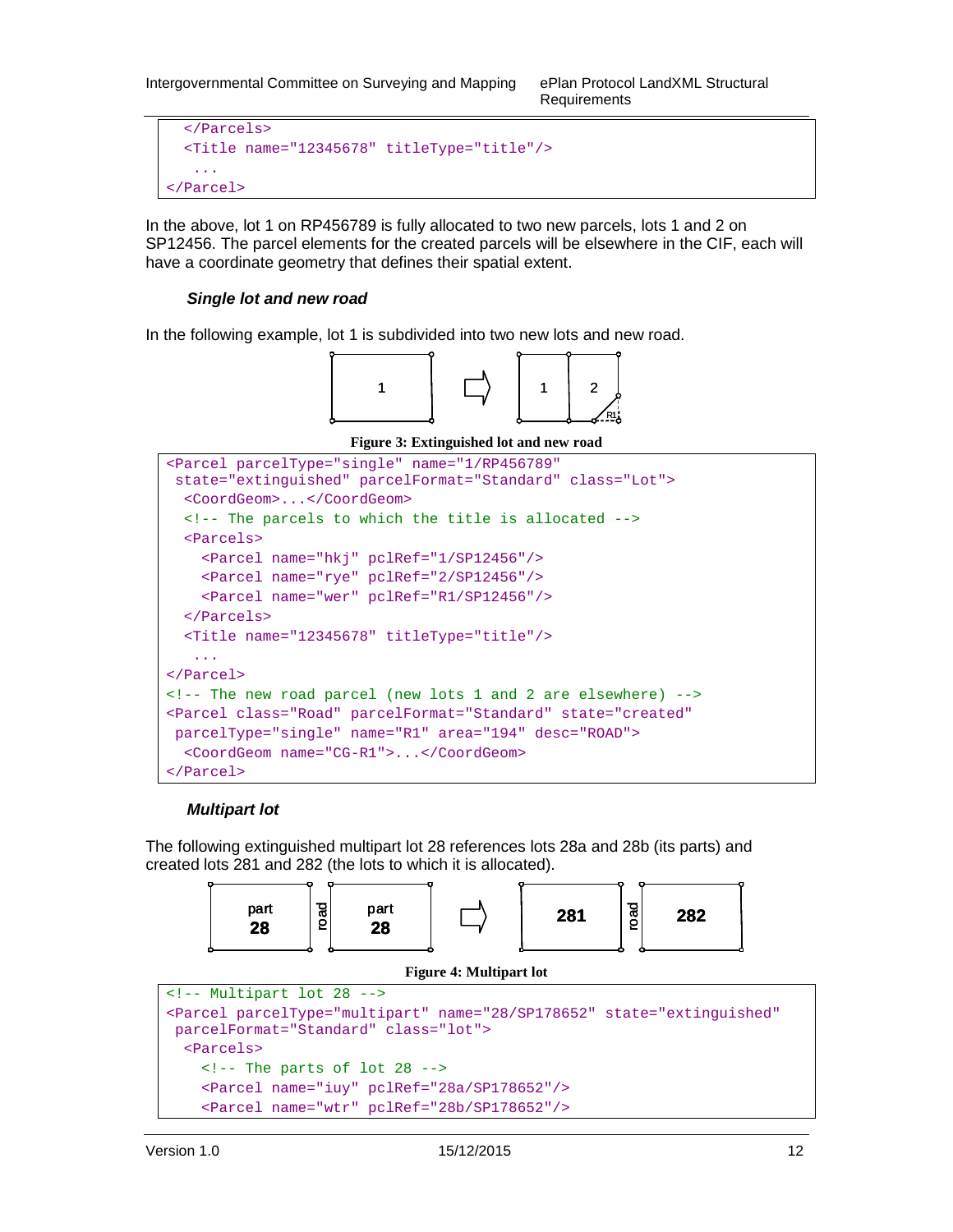```
 <!-- The parcels lot 28 is allocated to --> 
     <Parcel name="poi" pclRef="281/SP206205"/> 
     <Parcel name="khl" pclRef="282/SP206205"/> 
   </Parcels> 
   <Title name="50631472" titleType="title"/> 
   <Title name="40052534" titleType="original grant"/> 
</Parcel> 
<!-- Part lot 28a --> 
<Parcel parcelType="part" name="28a/SP178652" state="extinguished" 
 parcelFormat="Standard" class="lot"> 
   <Center pntRef="CENTRE 6"/> 
   <CoordGeom>...</CoordGeom> 
</Parcel>
```
In this case, lot 28 is also the original grant lot. Allocations to the new lots are in the multipart lot. Administrative areas are included in the part lots for information only, allocations are not done from the part lots.

Following is an example of a created multipart lot. Allocations to it will be to the parent multipart lot.

```
<!-- Created multipart parcel --> 
<Parcel class="Lot" parcelFormat="Standard" state="created" 
 parcelType="multipart" name="201/SP216103" area="127240"> 
   <Parcels> 
     <Parcel name="bnm" pclRef="201a/SP216103"/> 
     <Parcel name="cvb" pclRef="201b/SP216103"/> 
   </Parcels> 
</Parcel> 
<!-- Created part of above multipart parcel --> 
<Parcel class="Lot" parcelFormat="Standard" state="created" 
  parcelType="part" name="201a/SP216103" area="103200"> 
  <CoordGeom name="CG-201a-SP216103">...</CoordGeom>
</Parcel> 
<!-- Created part of above multipart parcel --> 
<Parcel class="Lot" parcelFormat="Standard" state="created" 
 parcelType="part" name="201b/SP216103" area="24040"> 
   <CoordGeom name="CG-201b-SP216103">...</CoordGeom> 
</Parcel> 
<!-- Extinguished lot allocating to created multipart parcel --> 
<Parcel class="Lot" parcelFormat="Standard" state="extinguished" 
parcelType="single" name="2/S234" area="721204"> 
   <Parcels> 
     <!-- Extinguished lot allocations to created lots --> 
     <Parcel name="cvd" pclRef="201/SP216103"/> 
     <Parcel name="nht" pclRef="202/SP216103"/> 
     <Parcel name="sst" pclRef="203/SP216103"/> 
     ... 
   </Parcels> 
   ... 
</Parcel>
```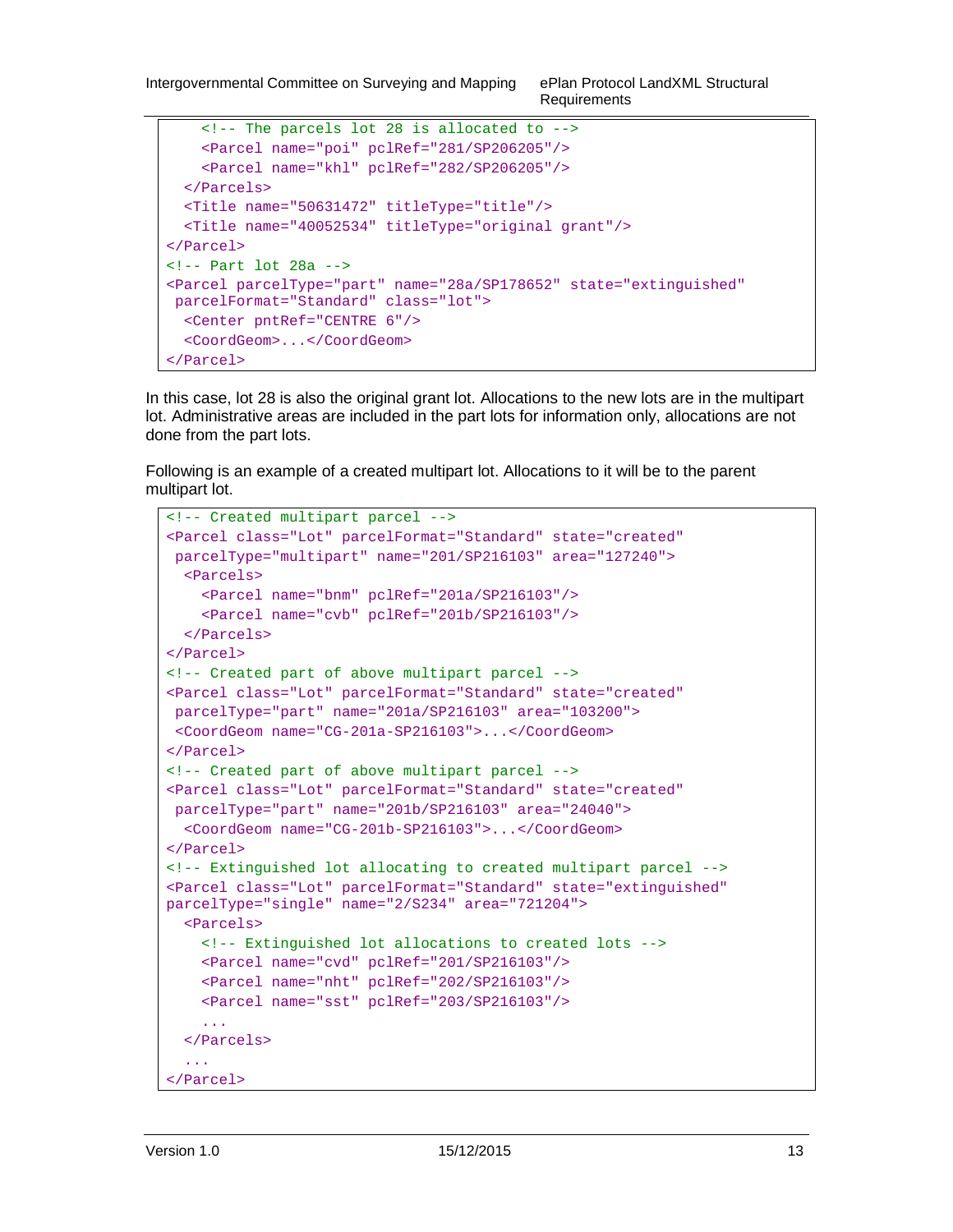#### **2.1.7.4.2 Original Grant (Crown Parcels)**

Original grant allocations provide a method to associate the original crown allotments and portions (collectively known as crown parcels) with a new parcel. The association can be between a historic crown parcel and new parcel, or an existing crown parcel being subdivided on the current plan. The following sections outline the various scenarios and how to implement them.

#### **Single original grant**

Where a survey involves a single original grant, the original grant is either an existing crown parcel being subdivided, or an historic referenced crown parcel. The following guidelines apply to single original grant allocations:

- If the crown parcel is being subdivided, it will specify a status of "extinguished". If the crown parcel is historic (it no longer exists), it will specify a status of "referenced".
- Crown parcels are identified by their parcel  $name$  or  $title$  reference or both. The parcel name primarily captures the allotment or portion number. The title reference captures the identifier of the original grant (or equivalent) for that parcel. Note that a parcel name is mandatory but a title reference is optional based on jurisdictional requirements.
- Coordinate Geometry of the crown parcel is optional depending on jurisdictional requirements.

The example below shows an existing crown parcel (portion 71 on CK686) that has been extinguished and allocated to 2 new parcels (1 and 2 on SP212173).

```
<Parcel name="71/CK686" state="extinguished" parcelFormat="Standard" 
 class="Lot" parcelType="single" desc="Por 71"> 
  <Parcels> 
    <Parcel name="asd" pclRef="1/SP212173"/> 
    <Parcel name="dsa" pclRef="2/SP212173"/> 
   </Parcels> 
  <Title name="11908097" titleType="original grant"/> 
</Parcel>
```
The example below shows a historic crown parcel.

```
<Parcel class="Lot" name="9002/NOPLAN1" parcelFormat="Standard" 
 state="referenced" parcelType="single" desc="ALLOT 2 SEC 43"> 
   <Parcels> 
     <Parcel name="zxc" pclRef="1/SP212233"/> 
     <Parcel name="cxz" pclRef="2/SP212233"/> 
  </Parcels> 
   <Title name="20952027" titleType="original grant"/> 
</Parcel>
```
Note that in the above examples, parcel names are arbitrary. Conventions are specified at the jurisdictional level.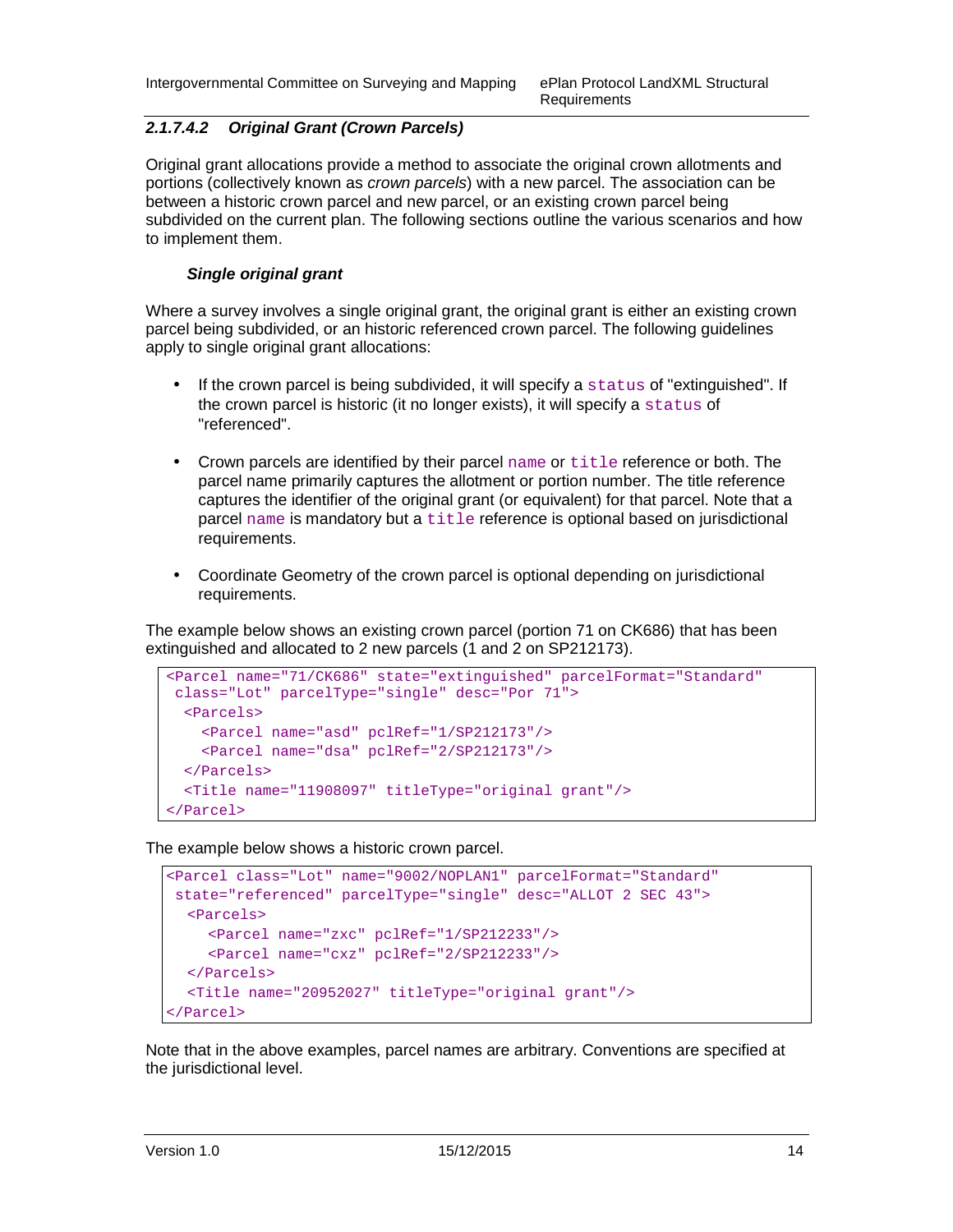#### **Multiple original grants**

A CIF that specifies multiple original grants is treated much the same as for a single original grant except that partial allocations may be required. In the following, portions 2 and 3 are partially allocated to new lot 2, portion 2 is fully allocated to lot 1.

![](_page_17_Figure_4.jpeg)

![](_page_17_Figure_5.jpeg)

```
<Parcel class="Lot" parcelFormat="Standard" state="referenced" 
 parcelType="single" name="2/C3711" desc="Por 2"> 
   <Parcels> 
     <Parcel pclRef="1/SP215842" name="1/SP215842"/>
   </Parcels> 
   <Parcels name= "partially allocated "> 
     <Parcel pclRef="2/SP215842" name="hef"/> 
   </Parcels> 
   <Title titleType="original grant" name="10308188"/> 
</Parcel> 
<Parcel class="Lot" parcelFormat="Standard" state="referenced" 
 parcelType="single" name="3/C3711" desc="Por 3"> 
   <Parcels name= "partially allocated "> 
     <Parcel pclRef="2/SP215842" name="uif"/> 
   </Parcels> 
   <Title titleType="original grant" name="10317052"/> 
</Parcel>
```
Depending on the requirements of the jurisdiction, partial allocations may not be necessary and a spatial definition of the crown parcels may not be required.

#### **2.1.7.5 Secondary Interest Allocations**

Secondary Interest Allocations refer to interests that are not cadastral parcels, but represent an interest associated with a cadastral parcel such as easements, leases, mortgages and others. Secondary interests must always have an underlying cadastral parcel.

Unlike primary interests, secondary interests can intersect each other, e.g. two easements or an easement and a lease may overlap.

#### **2.1.7.5.1 Easement Encumbrance**

#### **Existing Easement and New Lot**

Where a new lot is created over an existing easement, the easement must be allocated to the new lot. The new lot then becomes burdened by the easement in the area that is overlapped spatially by the easement.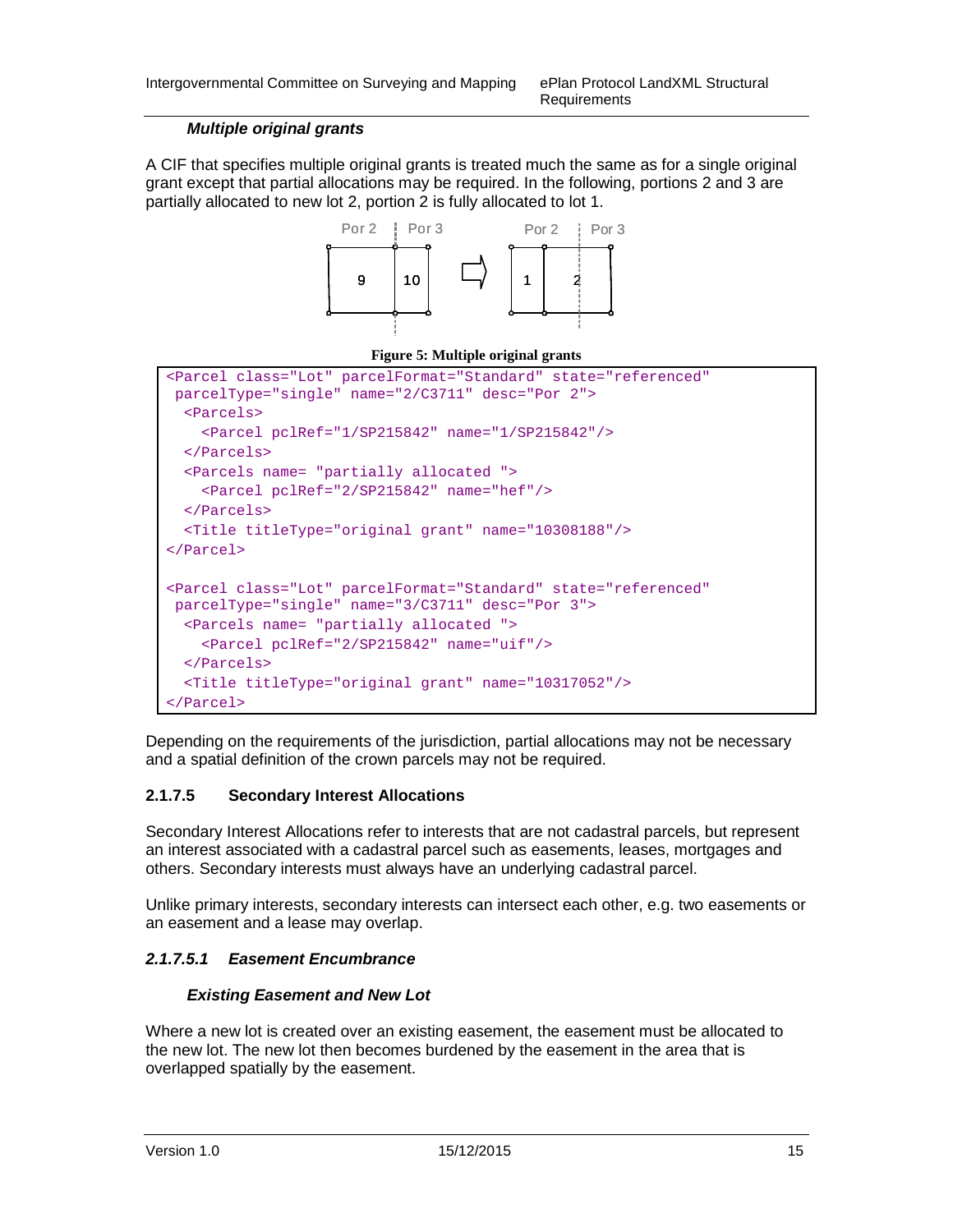Requirements

![](_page_18_Figure_2.jpeg)

**Figure 6: Existing easement—Case 1** 

```
<Parcel parcelType="single" name="A/RP836891" state="affected" 
 parcelFormat="Standard" class="Easement" desc="43081/600" 
 area="2951"> 
   <CoordGeom>...</CoordGeom> 
   <Parcels> 
     <Parcel name="ter" pclRef="2/SP212173"/> 
   </Parcels> 
   <Title name="601875519" titleType="easement"/> 
 ... 
</Parcel>
```
In the above, lot 2 on SP212173 has been created and affects existing easement A on RP836891, easement A is affected and has an allocation to lot 2. The coordinate geometry of the easement and the new lot (elsewhere in the CIF) are included so that the effect of the easement on the new lot can be determined.

![](_page_18_Figure_6.jpeg)

**Figure 7: Existing easement—Case 2** 

In the above case, easement A will be allocated to both new lots 1 and 2.

#### **Created Easement and Created Lot**

Where a survey creates an easement that affects a created lot, there must be an allocation from the new lot to the easement. This is the only case where a created lot has an allocation.

Extinguished parcel to new parcels (§ 2.1.7.4.1) also apply to created easements.

![](_page_18_Figure_12.jpeg)

**Figure 8: New easement in new lot** 

In the above example, extinguished lot 1 has allocations to created lots 1 and 2 and created easements A and B. Created lots 1 and 2 also allocate to created easements A and B respectively.

```
\langle -1 - 2, 1 \rangle = \langle 1 - 2, 1 \rangle = \langle 1 - 3, 1 \rangle = \langle 1 - 3, 1 \rangle = \langle 1 - 3, 1 \rangle = \langle 1 - 3, 1 \rangle = \langle 1 - 3, 1 \rangle = \langle 1 - 3, 1 \rangle = \langle 1 - 3, 1 \rangle = \langle 1 - 3, 1 \rangle = \langle 1 - 3, 1 \rangle = \langle 1 - 3, 1 \rangle = \langle 1 - 3, 1 \rangle = 
<Parcel class="Lot" parcelFormat="Standard" state="extinguished" 
  parcelType="single" name="1/SP177637"> 
     <Parcels> 
        <Parcel pclRef="9/SP215842" name="hew"/> 
         <Parcel pclRef="10/SP215842" name="ksw"/> 
         <Parcel pclRef="A/SP215842" name="qer"/>
```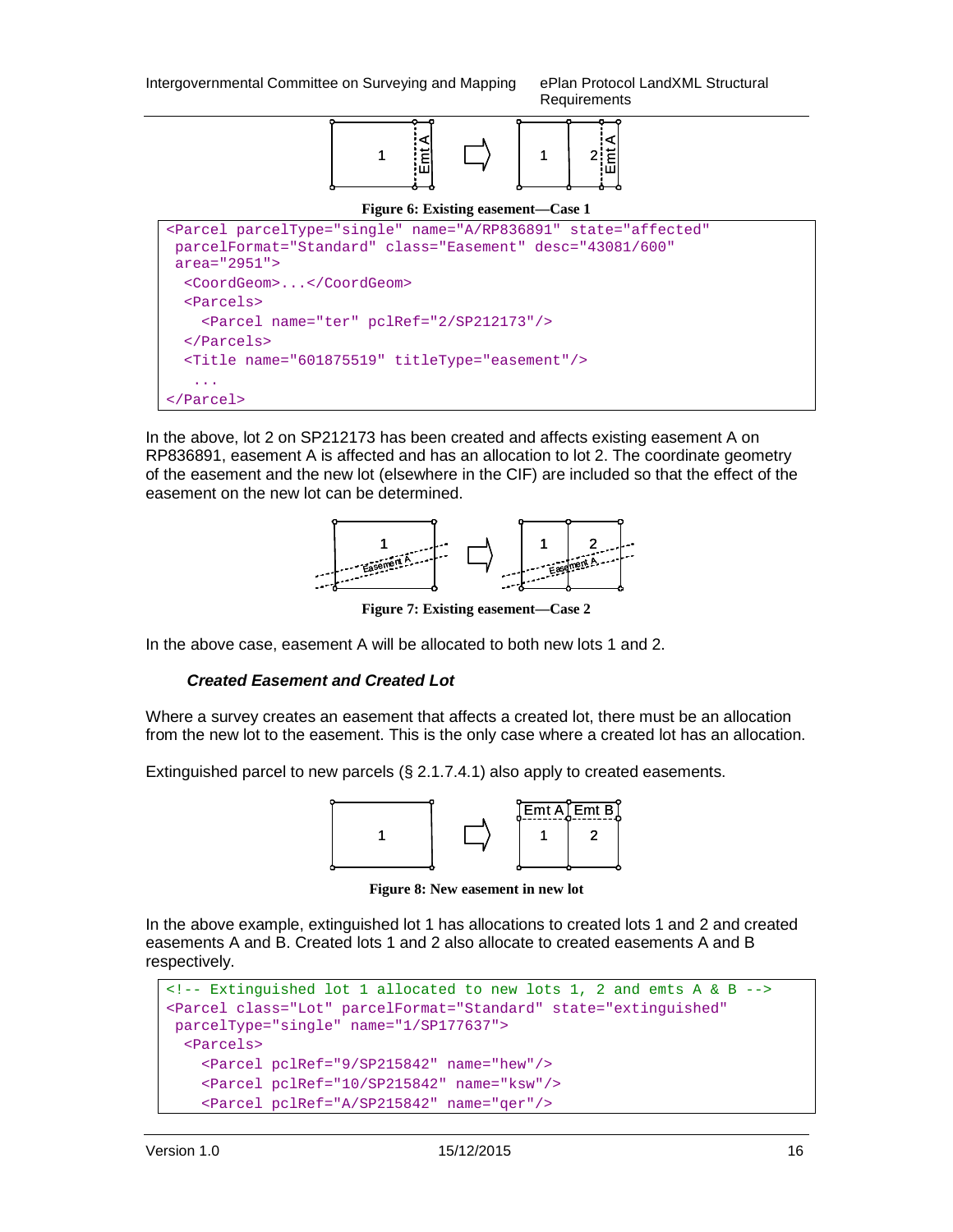```
 <Parcel pclRef="B/SP215842" name="kwe"/> 
   </Parcels> 
   <CoordGeom>...</CoordGeom> 
   <Title name="50563174"/> 
   <Title titleType="title" name="50563174"/> 
    ... 
</Parcel> 
<!-- Created lot 1 with allocation to easement A --> 
<Parcel class="Lot" parcelFormat="Standard" state="created" 
  parcelType="single" area="2513" name="1/SP215842">
   <CoordGeom>...</CoordGeom> 
   <Parcels> 
     <Parcel pclRef="B/SP215842" name="pyd"/> 
   </Parcels> 
   <Title titleType="title" name=""/> 
</Parcel> 
<!-- Created lot 2 with allocation to easement B --> 
<Parcel class="Lot" parcelFormat="Standard" state="created" 
 parcelType="single" area="2513" name="1/SP215842">
   <CoordGeom>...</CoordGeom> 
   <Parcels> 
     <Parcel pclRef="B/SP215842" name="gfe"/> 
   </Parcels> 
   <Title titleType="title" name=""/> 
</Parcel> 
<!-- Created easement A --> 
<Parcel class="Easement" parcelFormat="Standard" state="created" 
 parcelType="single" area="5" name="A/SP215842"> 
   <CoordGeom>...</CoordGeom> 
</Parcel>
```
#### **2.1.7.5.2 Easement Beneficiary and Restriction Benefit/Burden**

There are 2 types of easement beneficiaries: authorities and physical lots. If the beneficiary is an authority, it is specified using the  $\omega$ mer attribute of the easement parcel. For example,

```
<Parcel name="EE1\PS513165" desc="Encumbering Easement 1, Part 3 on 
PS513165" class="Easement" state="created" parcelType="part" 
useOfParcel="Pipeline" parcelFormat="Standard" owner="GOULBURN VALLEY 
REGION WATER AUTHORITY">
```
If the beneficiary is a parcel, the  $\text{title}$  element of the benefiting parcel records the easement interest. This is an example of an explicit allocation of a right to a parcel.

```
<Parcel name="4\PS513165" desc="Lot 1 on PS513165" class="Lot" 
parcelFormat="Standard" parcelType="Single" state="created" area="1015"> 
  <Title name="EE2\PS513165" titleType="Easement Benefit" /> 
</Parcel>
```
Restrictions use the same principle. Every parcel benefitted or burdened by a restriction must contain a title reference specifying the identifier of the restriction interest. The  $\omega$ mer attribute is not used in allocating restrictions.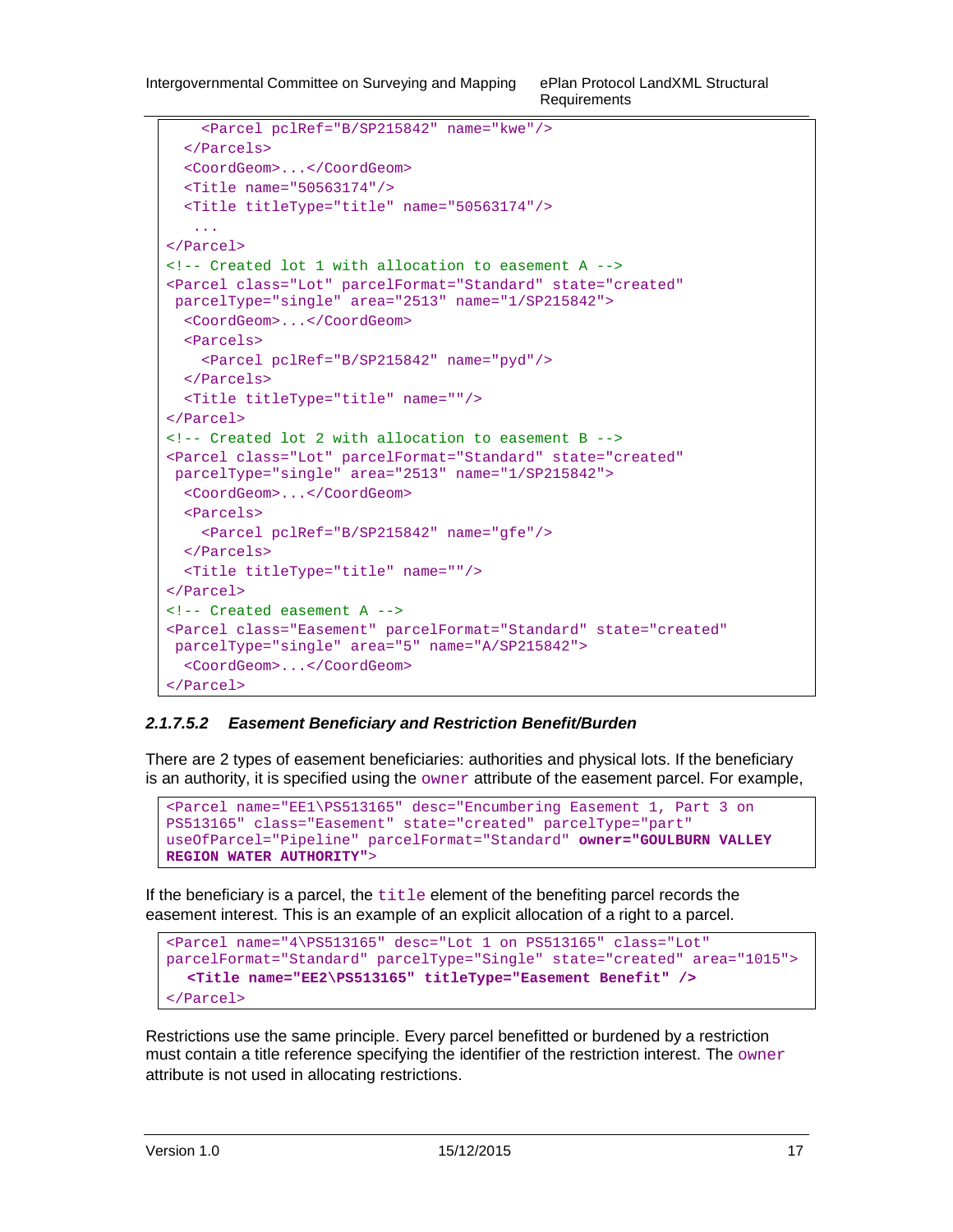```
Requirements
```

```
<Parcel name="4\PS513165" desc="Lot 1 on PS513165" class="Lot" 
parcelFormat="Standard" parcelType="Single" state="created" area="1015"> 
  <Title name="RST1\PS513165" titleType="Restriction Burden" /> 
  <Title name="RST1\PS513165" titleType="Restriction Benefit" /> 
</Parcel>
```
## **2.1.8 Administrative Linkages**

Administrative Linkages use the parcel linking technique to capture and construct administrative data. They are generally used for association purposes. For example, owners corporations link to the lots associated with the OC. Admin areas link to parcels that sit inside the admin area. The scenarios listed here are not exhaustive. Individual jurisdictions may employ their own administrative linkages for proprietary purposes.

#### **2.1.8.1 Owners Corporations**

Owners Corporation (OC) schedule information is stored in an administrative parcel element using parcel linkages to reference the land affected by the OC.

- The parcel must have a class of "Owners Corporation".
- The type of Owners Corporation is reflected in the use of  $\text{Parcel}$  attribute (e.g. Unlimited, Limited to CP and Limited). These are listed as jurisdictional enumerated values.
- The Owners Corporation number is recorded in the name attribute (e.g. OC1/PS123456). The specific format is defined by the jurisdiction.
- Nested parcel allocations define the Area Affected by OC (Lots) and lot entitlement and liability.
- The state attribute specifies whether the OC is created in this plan. Values are LandXML enumerations.

The following is an example of a simple OC implementation.

```
<Parcel name="OC1\PS616582" class="Owners Corporation" 
useOfParcel="Unlimited" state="created" parcelType="single"> 
   <Parcels> 
      <Parcel name="AAA" lotEntitlements="50" liabilityApportionment="50" 
pclRef="1\PS616582" /> 
      <Parcel name="BBB" lotEntitlements="50" liabilityApportionment="50" 
pclRef="2\PS616582" /> 
     <Parcel name="CCC" lotEntitlements="0" liabilityApportionment="0" 
pclRef="CM1\PS616582" /> 
   </Parcels> 
</Parcel>
```
The OC parcel element must contain linkages to all parcels affected by the OC including common property.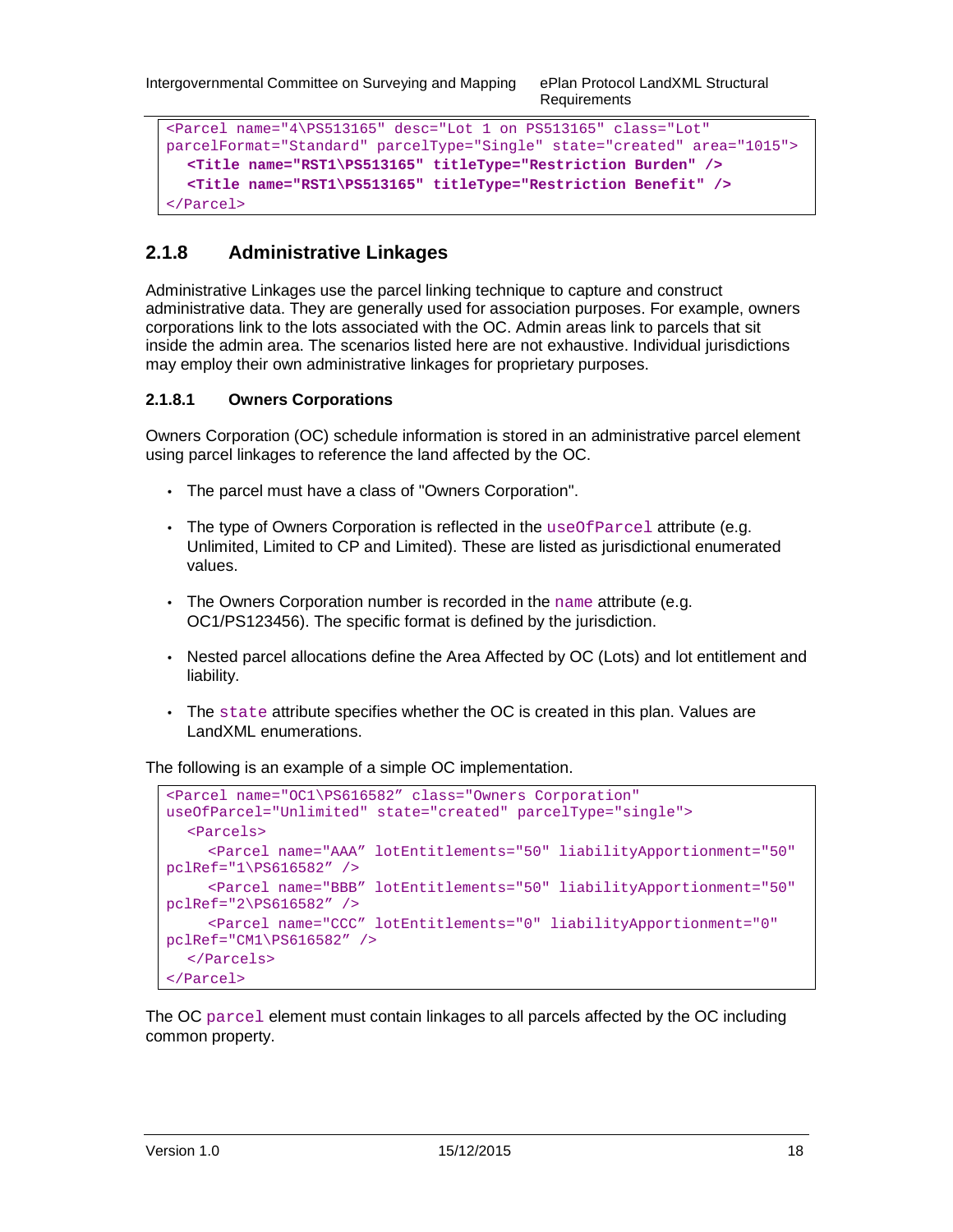#### **2.1.8.2 Administrative Areas**

CIFs contain AdministrativeArea elements representing the parish, county, locality and local government (LGA) of the land surveyed. If the survey involves multiple administrative areas of the same type (e.g. multiple parishes or LGAs), Parcel elements can be used to define their spatial extent or boundaries (either fully or partially).

Land parcels can also be linked using a parcel linkage to administrative area parcels to explicitly specify the administrative areas for each parcel. This is useful where the surveyor is required to specify the administrative areas for each parcel by regulation or other direction, or where a parcel crosses an administrative area boundary and one must be specified as the primary.

The following example demonstrates the above concepts.

```
<Parcels> 
   <!-- Administrative Area parcels linked to SurveyHeader --> 
   <Parcel name="pcl1" oID="1000" desc="BRISBANE CITY" 
class="Administrative Area" useOfParcel="LGA" parcelType="Administrative" 
state="existing" > 
      <!-- Coord Geom showing a partial boundary line --> 
      <Center pntRef="Cg4" /> 
      <CoordGeom> 
        <Line> 
           <Start pntRef="Cg1"></Start> 
           <End pntRef="Cg2"></End> 
        </Line> 
        <Line> 
           <Start pntRef="Cg2"></Start> 
           <End pntRef="Cg3"></End> 
        </Line> 
      </CoordGeom> 
      <!--Linkages to all the parcels that fall inside this admin area --> 
      <Parcels> 
        <Parcel name="xyz1" pclRef="1\PS123456" /> 
        <Parcel name="xyz1" pclRef="2\PS123456" /> 
      </Parcels> 
   </Parcel> 
   <Parcel name="pcl2" oID="535" desc="CARINDALE" class="Administrative 
Area" useOfParcel="Locality" parcelType="Administrative" 
state="existing"> 
      <Center pntRef="Cg5" /> 
      <CoordGeom> 
        <Line> 
           <Start pntRef="Cg6"></Start> 
           <End pntRef="Cg7"></End> 
        </Line> 
         <Line> 
           <Start pntRef="Cg7"></Start> 
           <End pntRef="Cg8"></End> 
         </Line> 
      </CoordGeom> 
     <!--Linkages to all the parcels that fall inside this admin area -->
```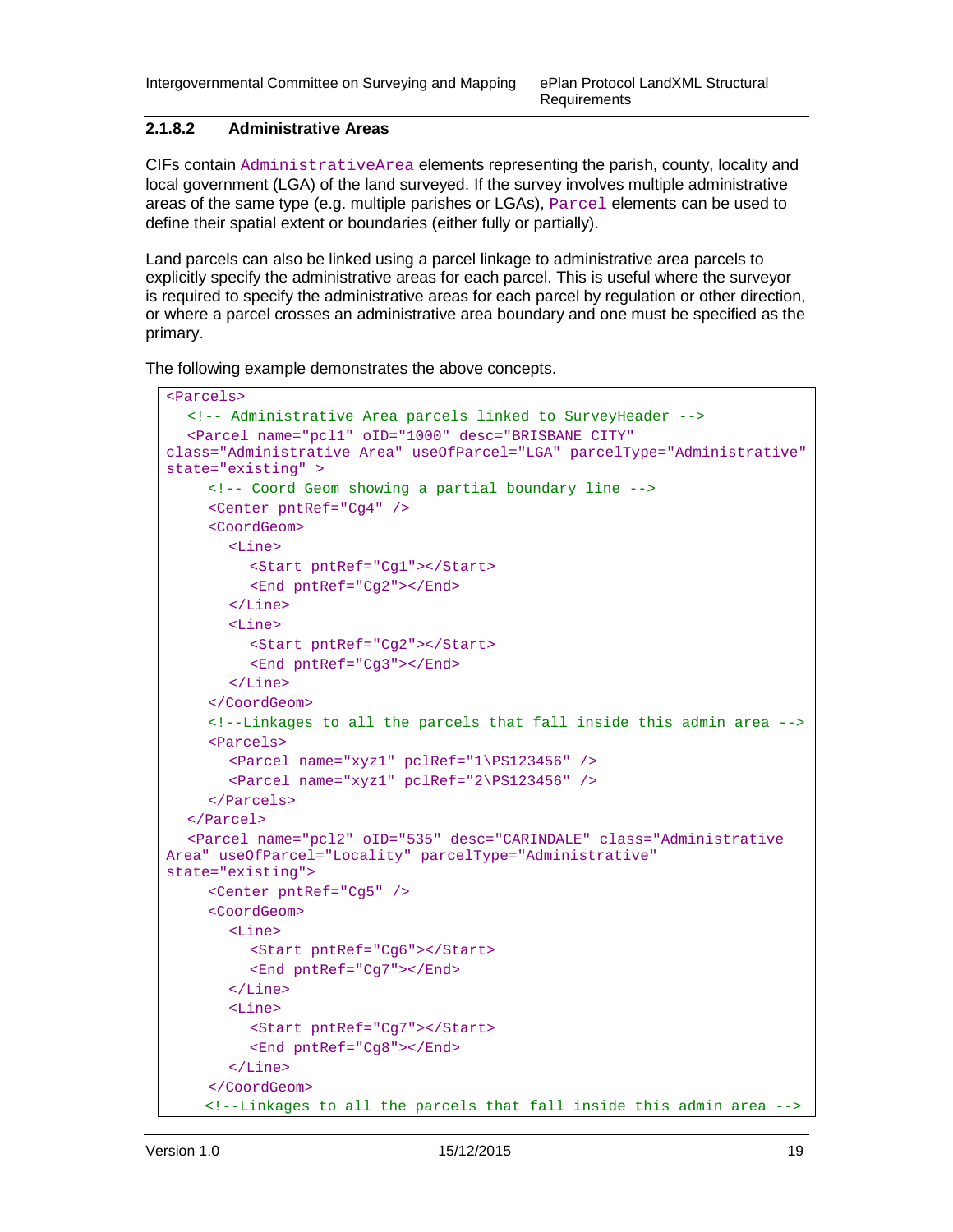```
 <Parcels> 
        <Parcel name="xyz1" pclRef="1\PS123456" /> 
        <Parcel name="xyz1" pclRef="2\PS123456" /> 
      </Parcels> 
   </Parcel> 
  <!-- Land parcels allocated to admin areas --> 
   <Parcel name="1\PS123456" class="Lot" parcelType="Single" 
state="created" area="5000" > 
      <!-- Coord geom omitted --> 
   </Parcel> 
   <Parcel name="2\PS123456" class="Lot" parcelType="Single" 
state="created" area="5000" > 
      <!-- Coord geom omitted --> 
   </Parcel> 
</Parcels> 
<Survey> 
   <SurveyHeader > 
      <!-- Administrative areas listed in the SurveyHeader --> 
      <AdministrativeArea adminAreaCode="1000" adminAreaType="LGA" 
adminAreaName="BRISBANE CITY" pclRef="pcl1" /> 
      <AdministrativeArea adminAreaCode="535" adminAreaType="Locality" 
adminAreaName="CARINDALE" pclRef="pcl2" /> 
   </SurveyHeader> 
</Survey>
```
In addition to the links between admin area parcels and land parcels, admin area parcels can be hierarchically linked to each other for convenience. This is used if admin areas fall inside another admin area e.g. townships sit inside parishes and localities sit inside LGAs. Parcels linked to the lower level admin area have an implied link to the higher level admin area i.e. all parcels in a township are implied to also be in the parish. The following example demonstrates this.

```
<Parcels> 
   <Parcel name="STEAVENSON3500" desc="STEAVENSON" oID="3500" 
class="Administrative Area" useOfParcel="Parish" parcelType="Single" 
state="existing"> 
      <Parcels> 
        <Parcel name="LNK-9" pclRef="MARYSVILLE5509"/> 
      </Parcels> 
   </Parcel> 
   <Parcel name="MARYSVILLE5509" desc="MARYSVILLE" oID="5509" 
class="Administrative Area" useOfParcel="Township" parcelType="Single" 
state="existing"> 
      <Parcels> 
        <Parcel name="LNK-10" pclRef="1\PS513165"/> 
        <Parcel name="LNK-11" pclRef="2\PS513165"/> 
        <Parcel name="LNK-12" pclRef="3\PS513165"/> 
        <Parcel name="LNK-13" pclRef="4\PS513165"/> 
        <Parcel name="LNK-14" pclRef="5\PS513165"/> 
        <Parcel name="LNK-15" pclRef="6\PS513165"/> 
        <Parcel name="LNK-16" pclRef="7\PS513165"/> 
        <Parcel name="LNK-17" pclRef="R1\PS513165"/>
```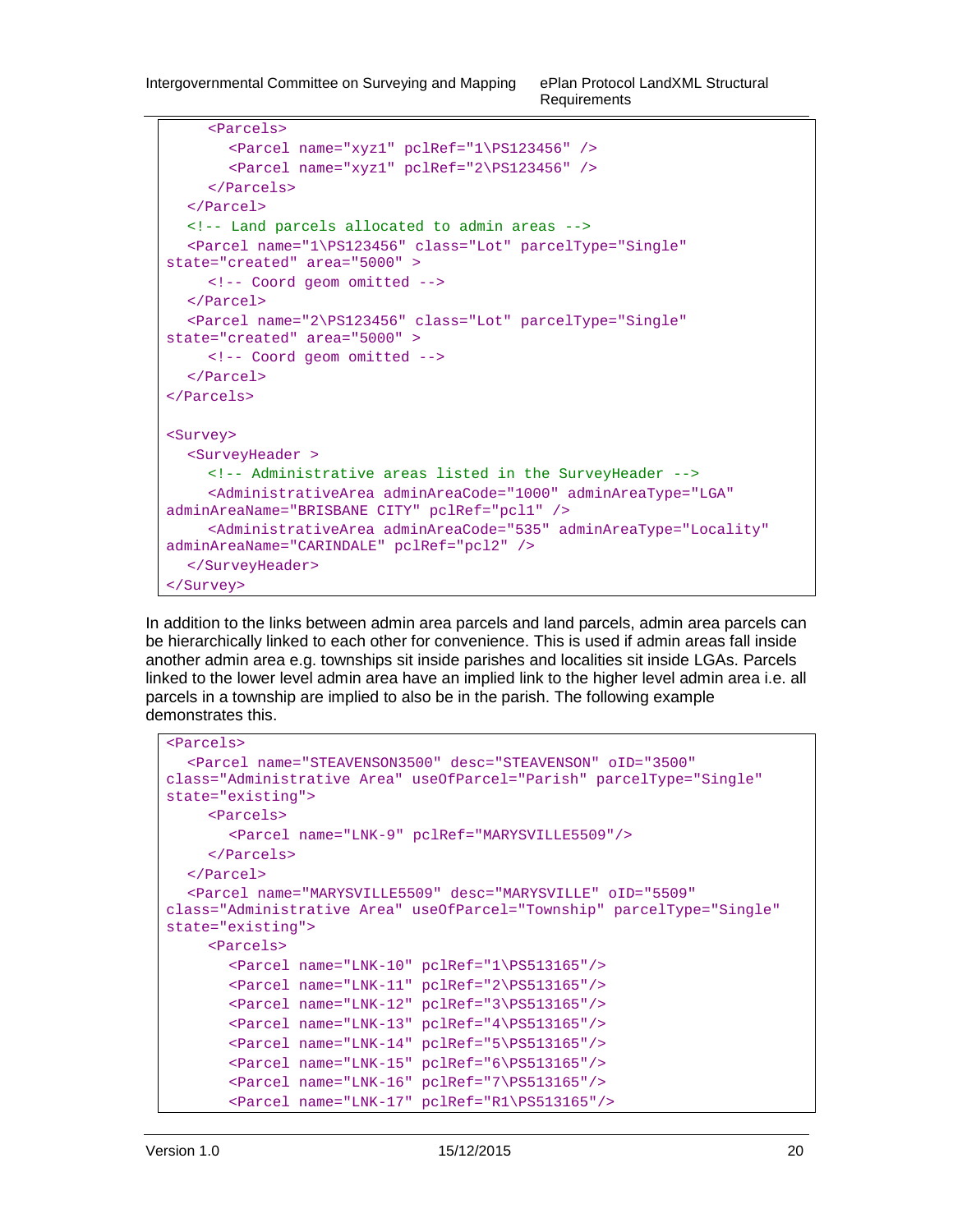Requirements

```
 </Parcels> 
   </Parcel> 
</Parcels>
```
## **2.1.9 Road Parcel Rules**

Roads in an ePlan CIF are represented by a  $P$  *excess* element with a class of "road". *R R coads*may be:

- 1. new: a road parcel created by the survey
- 2. existing: an abutting or adjoining road shown for reference purposes

The name attribute of a road parcel must be unique in the file, it may be required to conform to a specified naming standard or be an arbitrary identifier depending on jurisdictional requirements. In addition, Road parcels must specify an official or gazetted name (e.g. "Bourke Street") in the desc attribute if it applies. If the road does not have a name, a desc of "new road" should be used or a value determined by the jurisdiction.

#### **2.1.9.1 New Road**

Roads are identified by their official name (i.e. desc attribute value). However, subdivided road parcels can fall into one of two categories:

- 1. Single road
- 2. Road broken into separate parts

In both situations, "single" parcels are used. A single road is captured as one single parcel. A road broken into separate parts is captured as multiple single parcels. The official name (desc attribute) is the same for these parcels but the parcel name is different.

The following example is a CAD representation of a captured plan with road intersections. Meander Grove is split into two parcels across the intersection with Raleigh Street. Raleigh Street and Nithsdle Street are continuous parcels. The red labels identify specific ePlan attributes.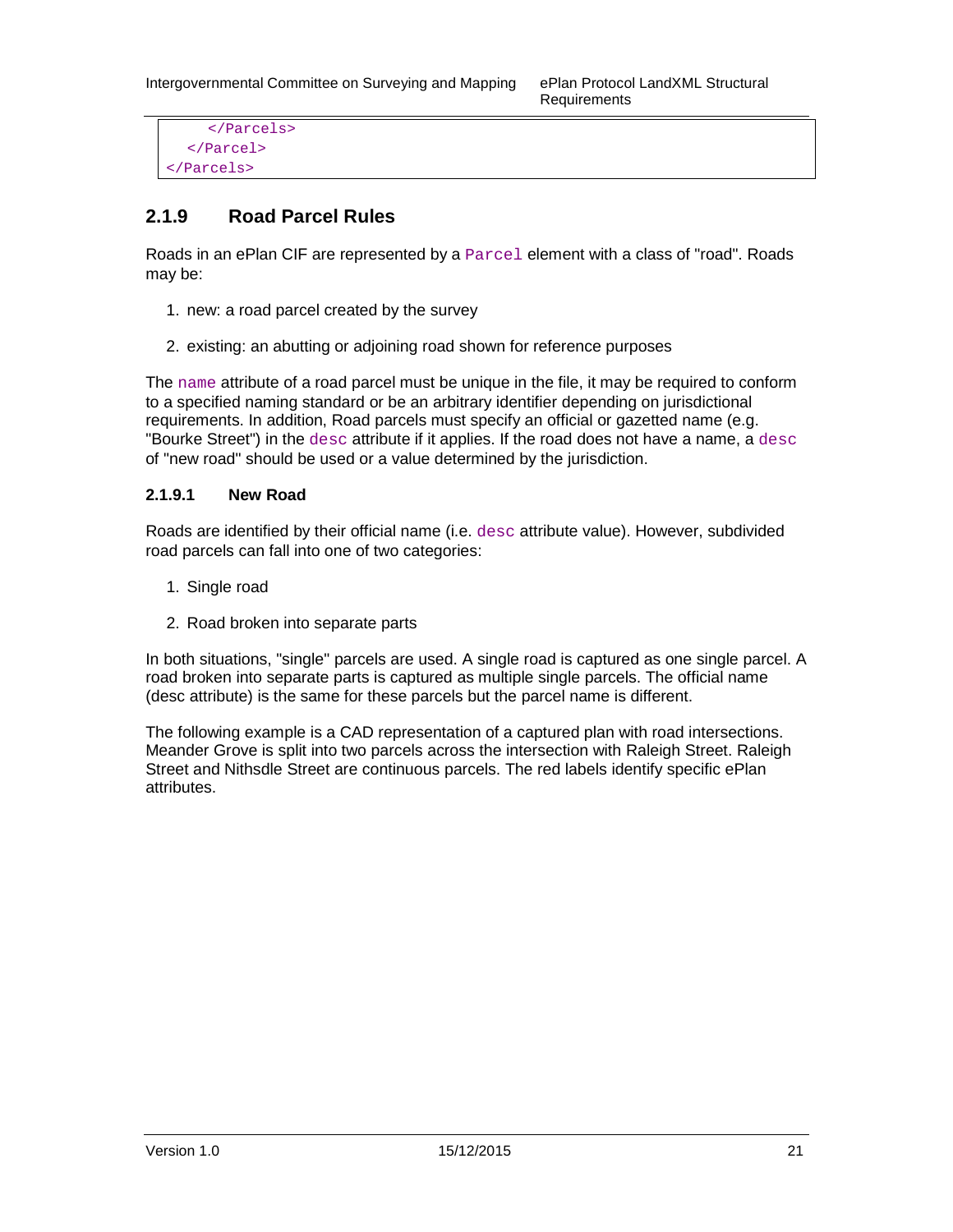![](_page_24_Figure_0.jpeg)

Requirements

![](_page_24_Figure_2.jpeg)

**Figure 9: Road parcel intersection example**

The following is the LandXML structure of the road parcels for the above example. The name and id attributes contain arbitrary values for demonstration only.

```
<Parcel name="R1" desc="Nithsdle Street" class="road" 
parcelFormat="standard" parcelType="single" state="created" area="1000"> 
   <Center pntRef="CG-CENTRE1" /> 
   <CoordGeom name="CG-1-DP1156245"> 
      <Curve rot="cw" radius="37.5"> 
        <Center pntRef="CG-CENTRE6"/>
```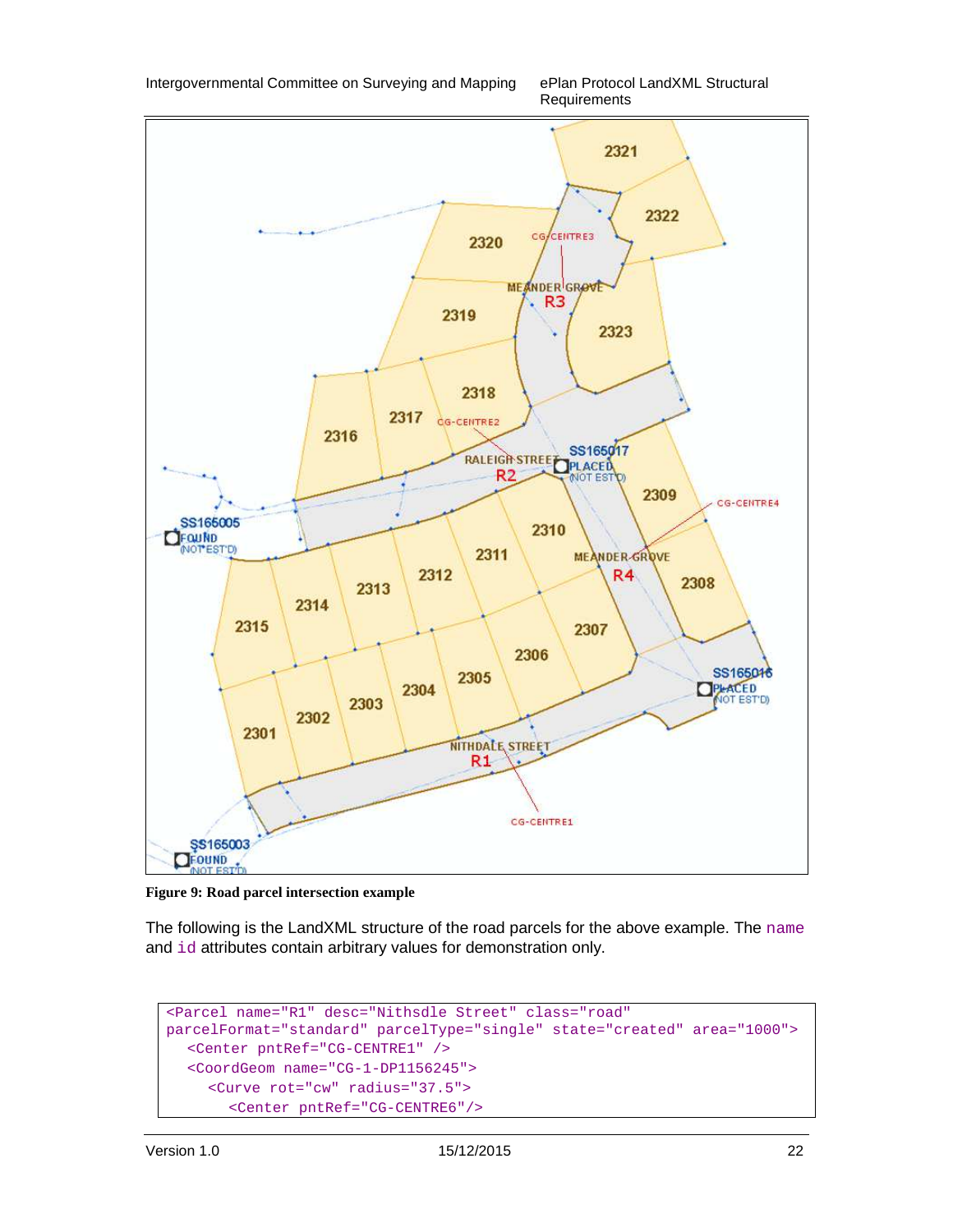```
 <Start pntRef="CG-1-DP1156245"></Start> 
        <End pntRef="CG-2-DP1156245"></End>" 
      </Curve> 
      <Line> 
        <Start pntRef="CG-3-DP1156245"></Start> 
        <End pntRef="CG-4-DP1156245"></End> 
      </Line> 
      <!-- remaining lines omitted --> 
   </CoordGeom> 
</Parcel> 
<Parcel name="R2" desc="Raleigh Street" class="road" 
parcelFormat="standard" parcelType="single" state="created" area="850"> 
   <Center pntRef="CG-CENTRE2" /> 
   <CoordGeom name="CG-2-DP1156245"> 
     \langleLine>
        <Start pntRef="CG-11-DP1156245"></Start> 
        <End pntRef="CG-12-DP1156245"></End> 
      </Line> 
     \epsilonLines
        <Start pntRef="CG-13-DP1156245"></Start> 
        <End pntRef="CG-14-DP1156245"></End> 
      </Line> 
      <!-- remaining lines omitted --> 
   </CoordGeom> 
</Parcel> 
<Parcel name="R3" desc="Meander Grove" class="road"
parcelFormat="standard" parcelType="single" state="created"> 
   <Center pntRef="CG-CENTRE3" /> 
   <CoordGeom name="CG-3-DP1156245"> 
      <Line> 
        <Start pntRef="CG-19-DP1156245"></Start> 
        <End pntRef="CG-20-DP1156245"></End> 
      </Line> 
      <Line> 
        <Start pntRef="CG-21-DP1156245"></Start> 
        <End pntRef="CG-22-DP1156245"></End> 
     \langleLine>
      <!-- remaining lines omitted --> 
   </CoordGeom> 
</Parcel> 
<Parcel name="R4" desc="Meander Grove" class="road"
parcelFormat="standard" parcelType="single" state="created"> 
   <Center pntRef="CG-CENTRE4" />
```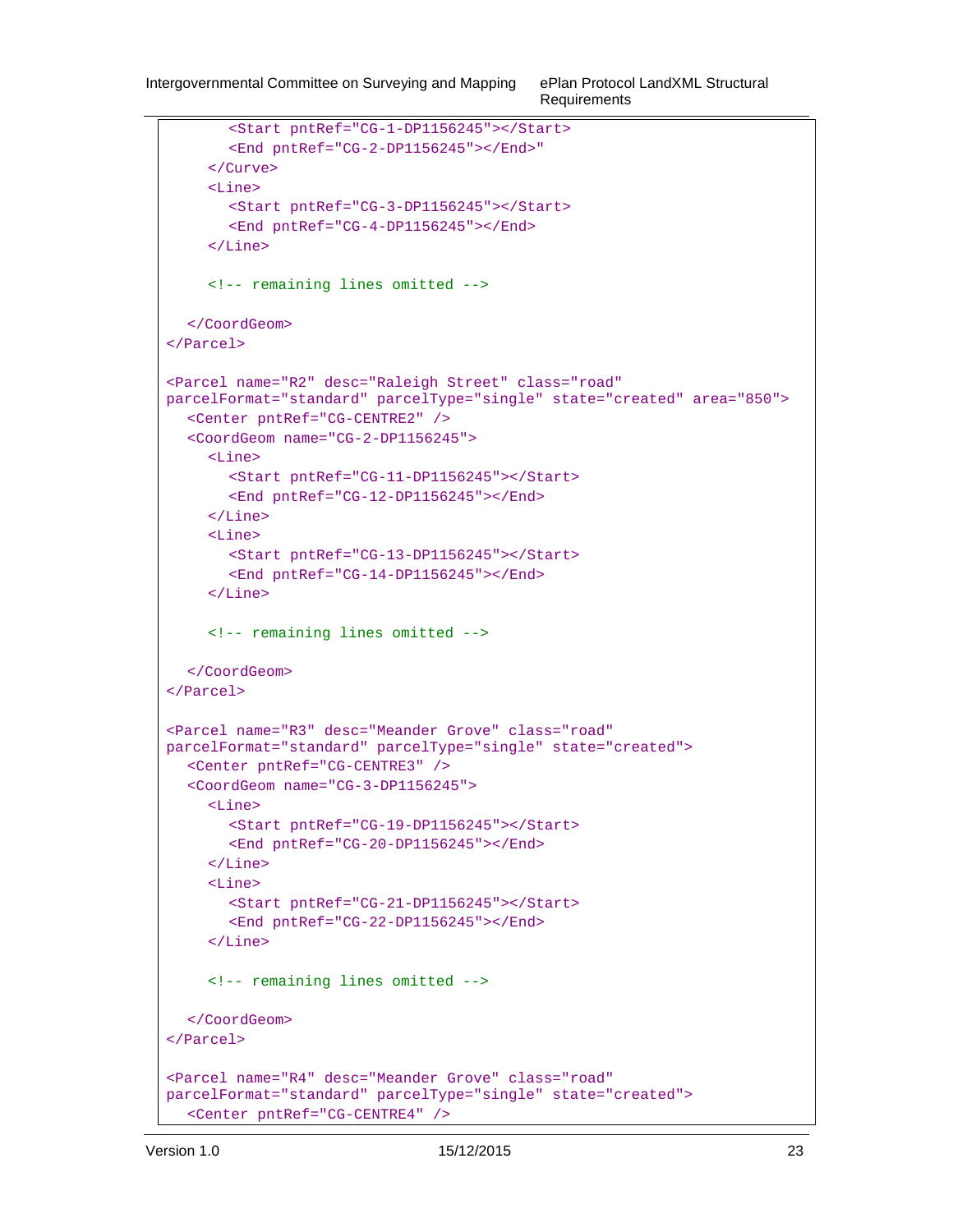```
 <CoordGeom name="CG-4-DP1156245"> 
      <Line> 
        <Start pntRef="CG-27-DP1156245"></Start> 
        <End pntRef="CG-28-DP1156245"></End> 
     </Line> 
     <Line> 
        <Start pntRef="CG-29-DP1156245"></Start> 
        <End pntRef="CG-30-DP1156245"></End> 
      </Line> 
     <!-- remaining lines ommitted --> 
   </CoordGeom> 
</Parcel>
```
#### **2.1.9.2 Existing Road**

Existing road is abutting, adjoining or surrounding road that is used to re-establish a survey area or provide context to the plan. The primary information required in a CIF for existing road is:

- The spatial extent of boundaries that border the survey area or provide reference for the survey.
- Common road name.
- Any jurisdictional system identifiers

Existing road parcels do not require additional parcel information such as area.

The coordinate geometry for existing roads is not required to close as a complete polygon. Additionally, a Center element is required with coordinates that fall within the road parcel. This serves to correctly position the road name for visualisation as well as identifying the side of the boundary that the road is on.

The following example shows two abutting roads. The Parcel element captures only the abutting boundaries shown in the diagram. The Center element must be on the correct side of the road boundary and is used to position the road name for display. The red labels identify specific ePlan elements and attributes. The centre crosshairs identify the location of Center elements. Each red box identifies a road parcel CqPoint.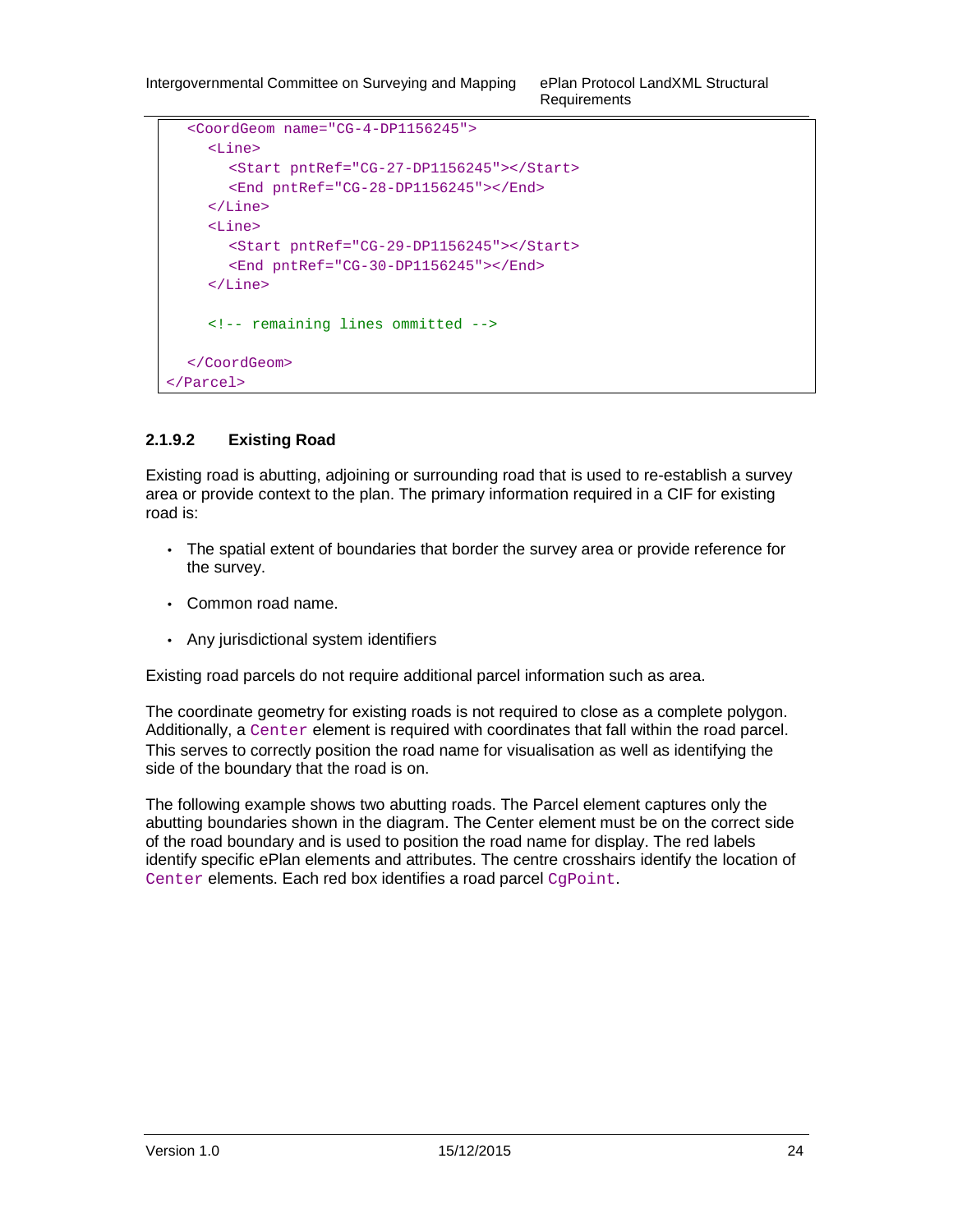Requirements

![](_page_27_Figure_2.jpeg)

**Figure 10: Existing road plan diagram** 

```
<Parcel name="R1" desc="Martin Road" class="road" parcelFormat="standard" 
parcelType="single" state="existing"> 
   <Center pntRef="CENTRE1" /> 
   <CoordGeom name="CG-1-PS604571"> 
      <Line> 
        <Start pntRef="CG-1"></Start> 
        <End pntRef="CG-2"></End> 
      </Line> 
      <Line> 
        <Start pntRef="CG-2"></Start> 
        <End pntRef="CG-3"></End> 
      </Line> 
      <Line> 
        <Start pntRef="CG-3"></Start> 
        <End pntRef="CG-4"></End> 
      </Line> 
   </CoordGeom> 
</Parcel> 
<Parcel name="R2" desc="Falls Road" class="road" parcelFormat="standard" 
parcelType="single" state="existing"> 
   <Center pntRef="CENTRE2" />
```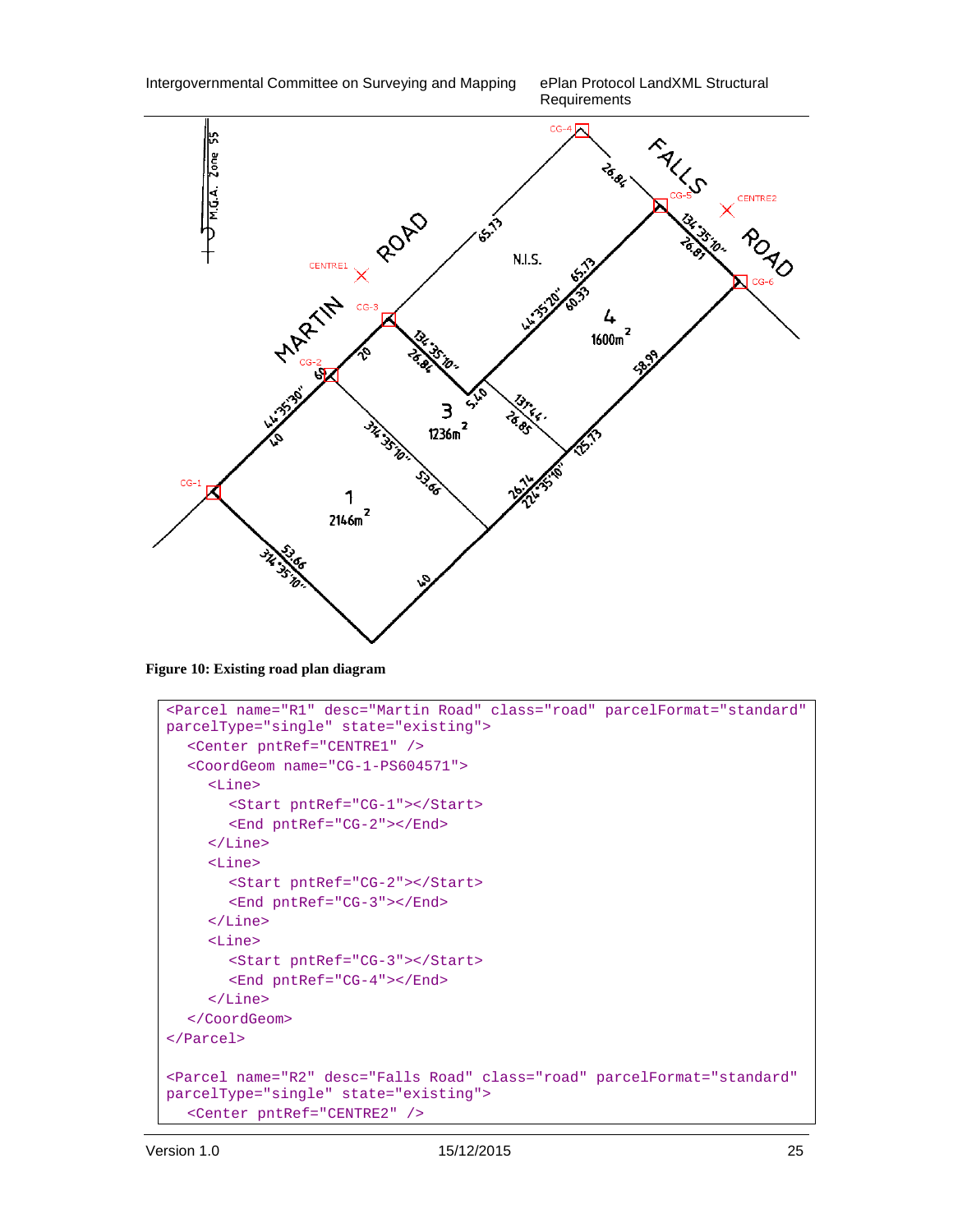```
 <CoordGeom name="CG-2-PS604571"> 
      <Line> 
         <Start pntRef="CG-4"></Start> 
         <End pntRef="CG-5"></End> 
      </Line> 
      <Line> 
         <Start pntRef="CG-5"></Start> 
         <End pntRef="CG-6"></End> 
     \langleLine>
   </CoordGeom> 
</Parcel>
```
#### **2.1.9.3 Street Address Linking**

The LocationAddress element used for Parcels stores the street address of the parcel. When specifying the road name, it can be linked to the parcel element representing the road or segment of road.

```
<Parcels> 
   <Parcel name=""> 
      <LocationAddress addressType="Primary" 
                  flatNumber="13" 
                  flatType="Unit" 
                  floorLevelNumber="4" 
                  floorLevelType="Level" 
                  numberFirst="224" 
                  numberLast="226" 
        <ComplexName desc="River Front Plaza" priority="1"></ComplexName> 
        <RoadName roadName="Beaconsfield" roadNameType="Parade" 
roadType="State Highway" pclRef="R1/PS123456"/> 
        <AdministrativeArea adminAreaType="Locality" 
adminAreaName="Middle Park" pclRef="1235MIDDLEPARK" /> 
        <AddressPoint pntRef="CG1" addressPointType="Residential"/> 
      </LocationAddress> 
   </Parcel> 
</Parcels> 
<CgPoints zoneNumber="55"> 
   <CgPoint name="CG1" pntSurv="administrative" state="proposed">320497 
5808576</CgPoint> 
</CgPoints>
```
## **2.1.10 Parcel Centroid and Address Points**

Parcel Centre (Center element) and address points (AddressPoint element) are administrative points used by parcel elements.

- The pntRef attribute links to a CgPoint with coordinate information.
- The CgPoint must have a pntSurv value of "administrative".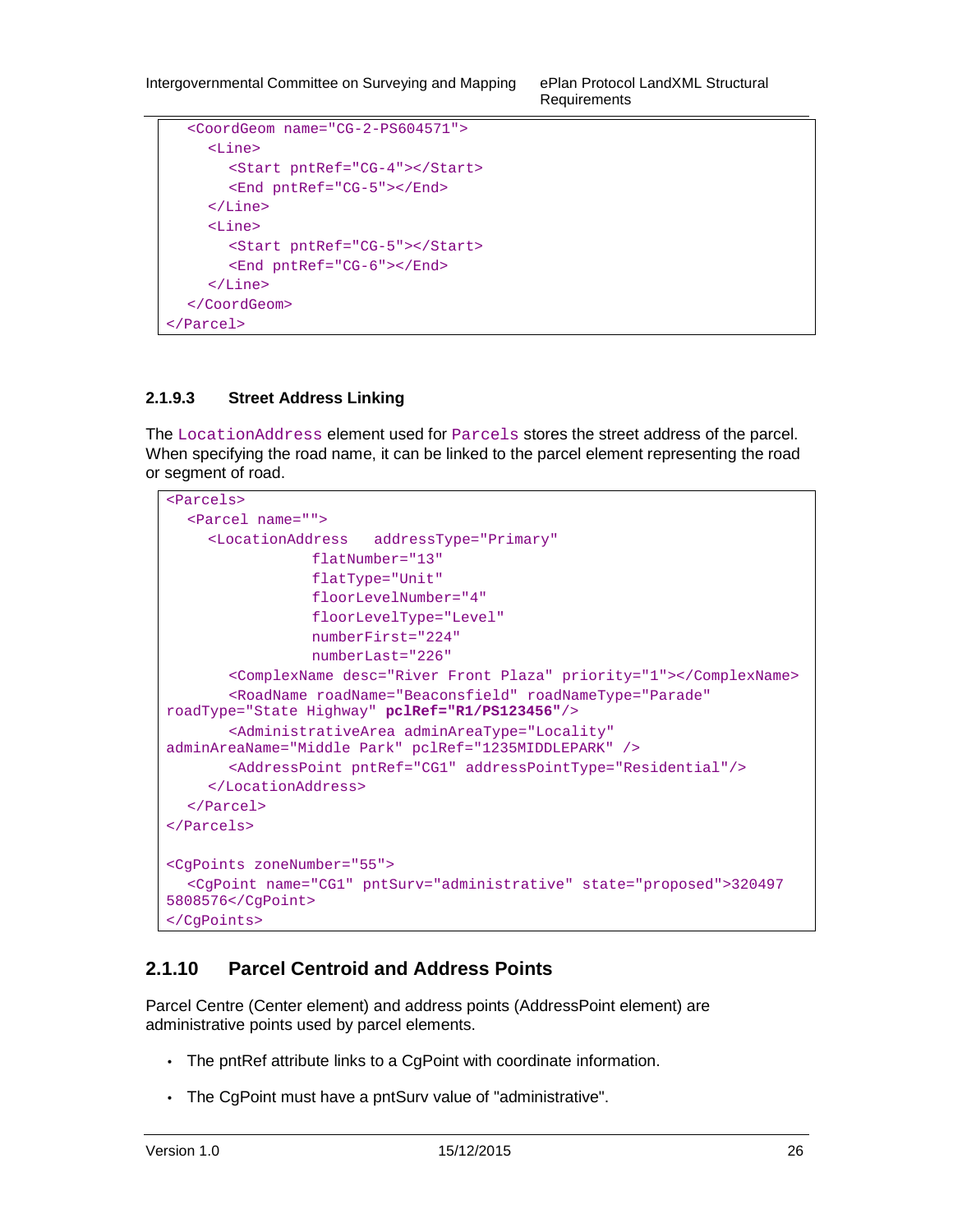#### For example:

```
<AddressPoint pntRef="CG1" addressPointType="Residential"/> 
<CgPoints zoneNumber="55"> 
   <CgPoint name="CG1" pntSurv="administrative" state="proposed">320497 
5808576</CgPoint> 
</CgPoints>
```
## **2.2 Structuring Spatial Elements of the CIF**

The following elements in a CIF contain spatial information:

- All elements under CoordGeom (e.g. Line, Curve, IrregularLine)
- All elements under ObservationGroup
- CgPoint elements

Coordinate geometry (CoordGeom) elements are used to store 2D and 3D line and polygon structures for Parcel and PlanFeatures elements. A CoordGeom element must be a child of a Parcel or PlanFeature element.

Observation elements are contained within an ObservationGroup element and are used for measurement and dimension information.

CgPoints are single points that are used to build more complex structures such as lines, arcs and polygons and:

- To associate observation and monument information with a point
- To store the position of a point for rendering purposes.

 $CgPoint$  elements are all contained within a  $CgPoint$ s element and are referenced using their name attribute. Other elements that are associated with a particular CgPoint have a  $pntRef$  attribute whose value is the name of the related  $CqPoint$  element. These include Lines, Curves, Monuments, ReducedObservations and others. For example, Lines in a CoordGeom have Start and End nodes, which in turn reference CqPoint elements. Where a measurement or dimension is required between two points, they are referenced by Observation elements through InstrumentSetup elements.

 $CqPoint$  elements can store coordinate information for the node. Coordinates are used only for rendering purposes and should not be used for any purpose requiring survey accurate data as CgPoint coordinates may be distorted for display optimisation. The CoordinateSystem element specifies the coordinate system used to interpret the CgPoint coordinates.

Survey measurements are captured using Observation elements that are related to Parcels and PlanFeatures through CgPoint elements (see § 2.2.1). Therefore any CgPoint without a related observation element should be considered as reference or display data only and has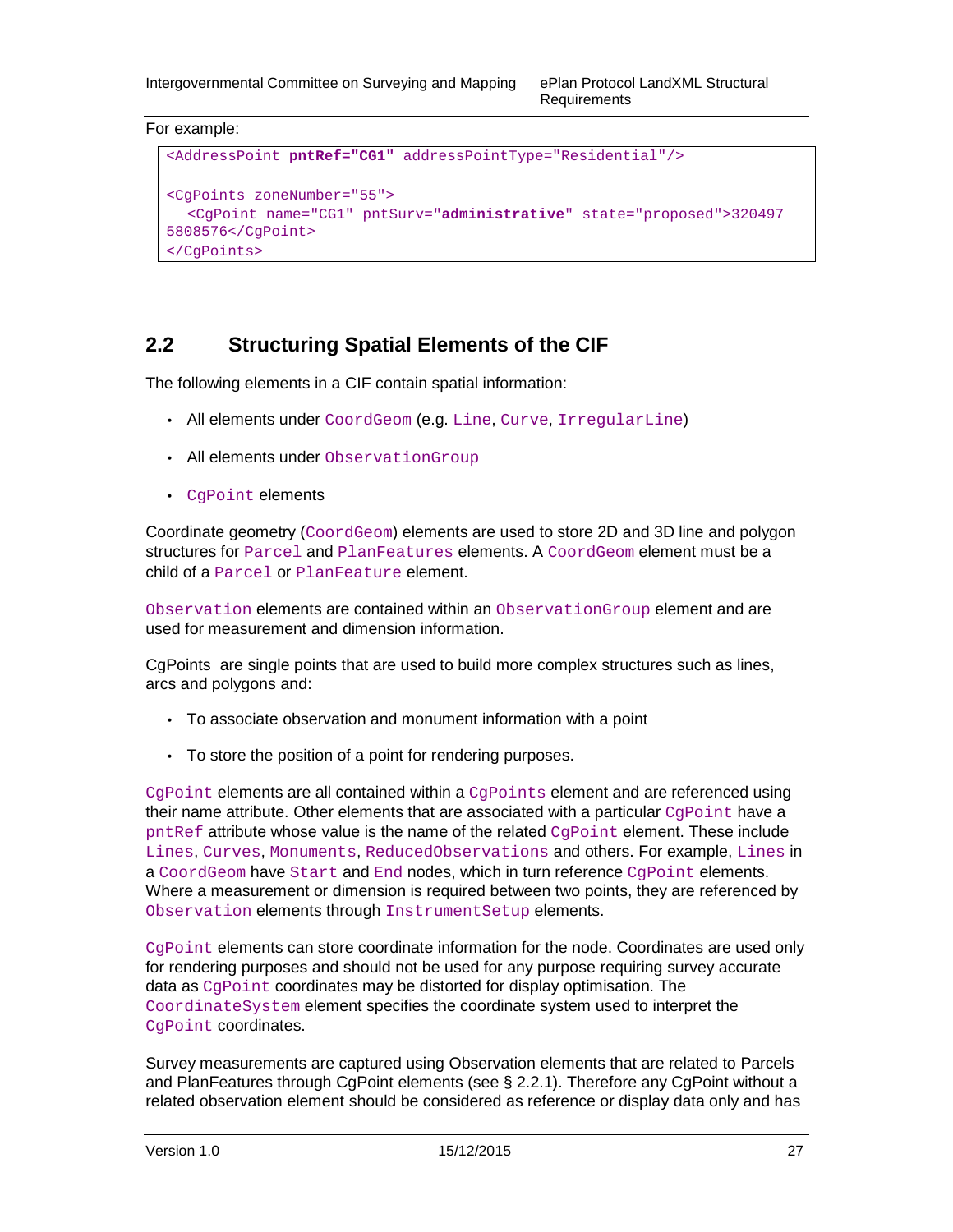no other significance to the underlying survey. For example, adjoining parcels may be included to show their topological relationship with surveyed parcels using coordinates in the CgPoint only (i.e. without associated observation elements).

## **2.2.1 Linking Observations to CgPoints**

To link observation and dimension information to parcel coordinate geometry, links are made from the relevant Observation elements to the CgPoints representing the parcel's corners as follows:

- The ReducedObservation and ReducedArcObservation elements are linked using the setupID, targetSetupID and (if angles are being used) targetSetup2ID attributes. These attributes contain the value of the name attribute of an InstrumentSetup element.
- The InstrumentSetup element contains a nested InstrumentPoint element that contains a pntRef attribute that references the name attribute of a  $Capoint$  element.
- The InstrumentSetup element must have:
	- <sup>o</sup> a unique name value
	- $\circ$  a station Name (which may use the CqPoint name or some other value)
	- <sup>o</sup> an instrumentHeight (which may be a default value of zero)

The following diagram shows the links between observations, CgPoints and Monuments.

![](_page_30_Figure_12.jpeg)

**Figure 11: Observation, CgPoint and Monument element relationship** 

Below is a LandXML example that shows links between observations, CgPoints and a boundary line.

```
<CgPoints> 
   <CgPoint name="AAA" oID="1-PS123456" pntSurv="boundary" 
state="existing">111.111 222.222</CgPoint> 
   <CgPoint name="BBB" oID="2-PS123456" pntSurv="boundary" 
state="existing">148.779 184.006</CgPoint> 
</CgPoints>
```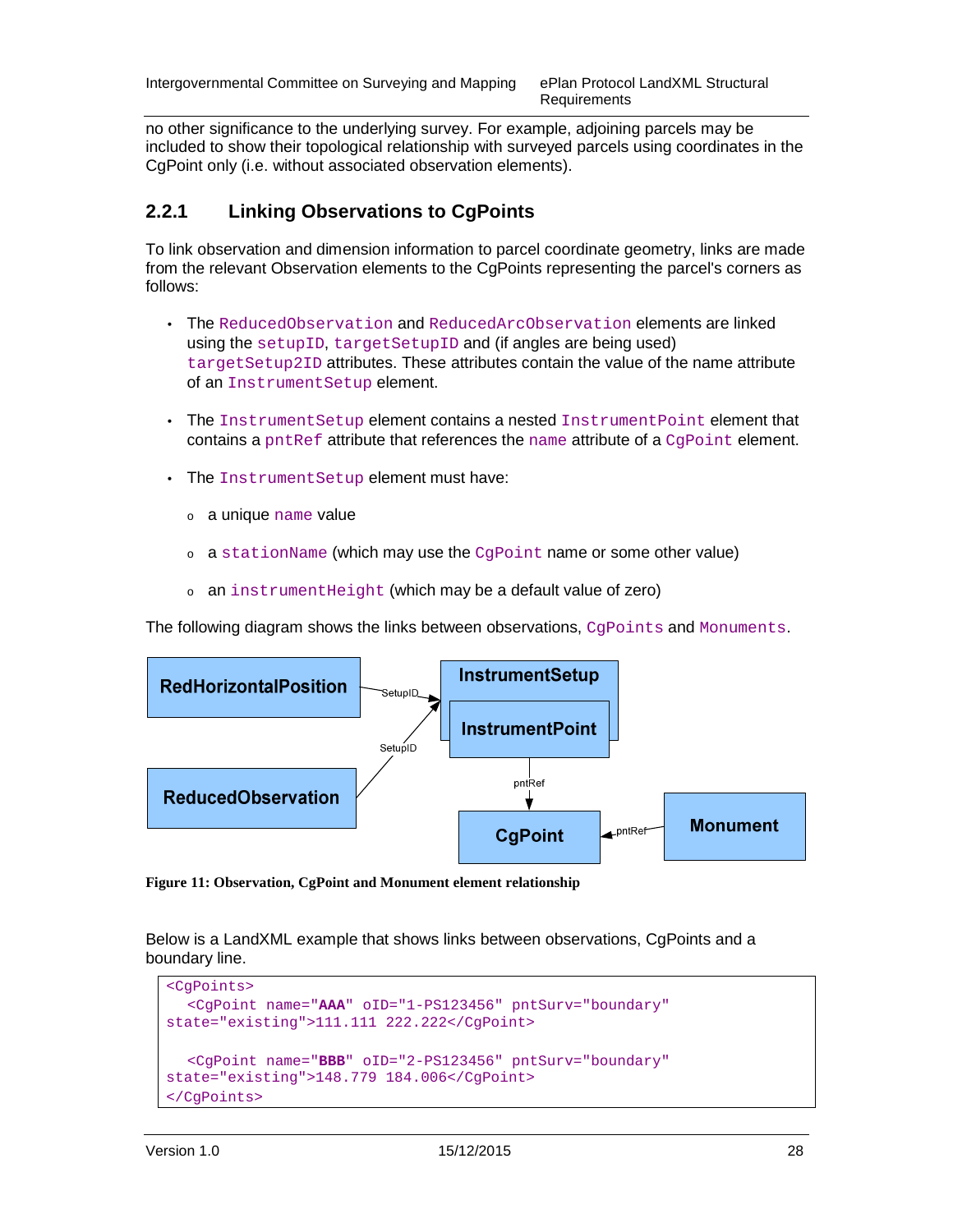```
<Survey> 
<InstrumentSetup id="IS-1-PS123456" instrumentHeight="0" stationName="" > 
      <InstrumentPoint pntRef="AAA"/> 
   </InstrumentSetup> 
   <InstrumentSetup id="IS-2-PS123456" instrumentHeight="0" 
stationName="" > 
      <InstrumentPoint pntRef="BBB"/> 
   </InstrumentSetup> 
   <ObservationGroup id="OG-1"> 
      <ReducedObservation setupID="IS-1-PS123456" 
       targetSetupID="IS-2-PS123456" 
       horizDistance="53.66" azimuth="314.3510" .../> 
   </ObservationGroup> 
</Survey> 
<Parcels> 
   <Parcel name="" ...> 
      <CoordGeom> 
        <Line> 
           <Start pntRef="AAA"></Start> 
           <End pntRef="BBB"></End> 
        </Line> 
         ... 
      </CoordGeom> 
   </Parcel> 
</Parcels>
```
The above example shows how a line (Parcel/CoordGeom/Line) and its dimensions (attributes of ReducedObservation) and rendering information (CgPoint coordinates) are related using the CgPoint and InstrumentSetup elements in a CIF.

The following diagram is a representation of the above LandXML (note that  $CgPoint$ coordinates are ordered northing, easting or y, x):

![](_page_31_Figure_5.jpeg)

**Figure 12: Linking observations and dimensions to lines** 

## **2.2.2 Survey Control**

The following components are used to store information about a survey mark:

• RedHorizontalPostion and RedVerticalObservation elements hold measurement data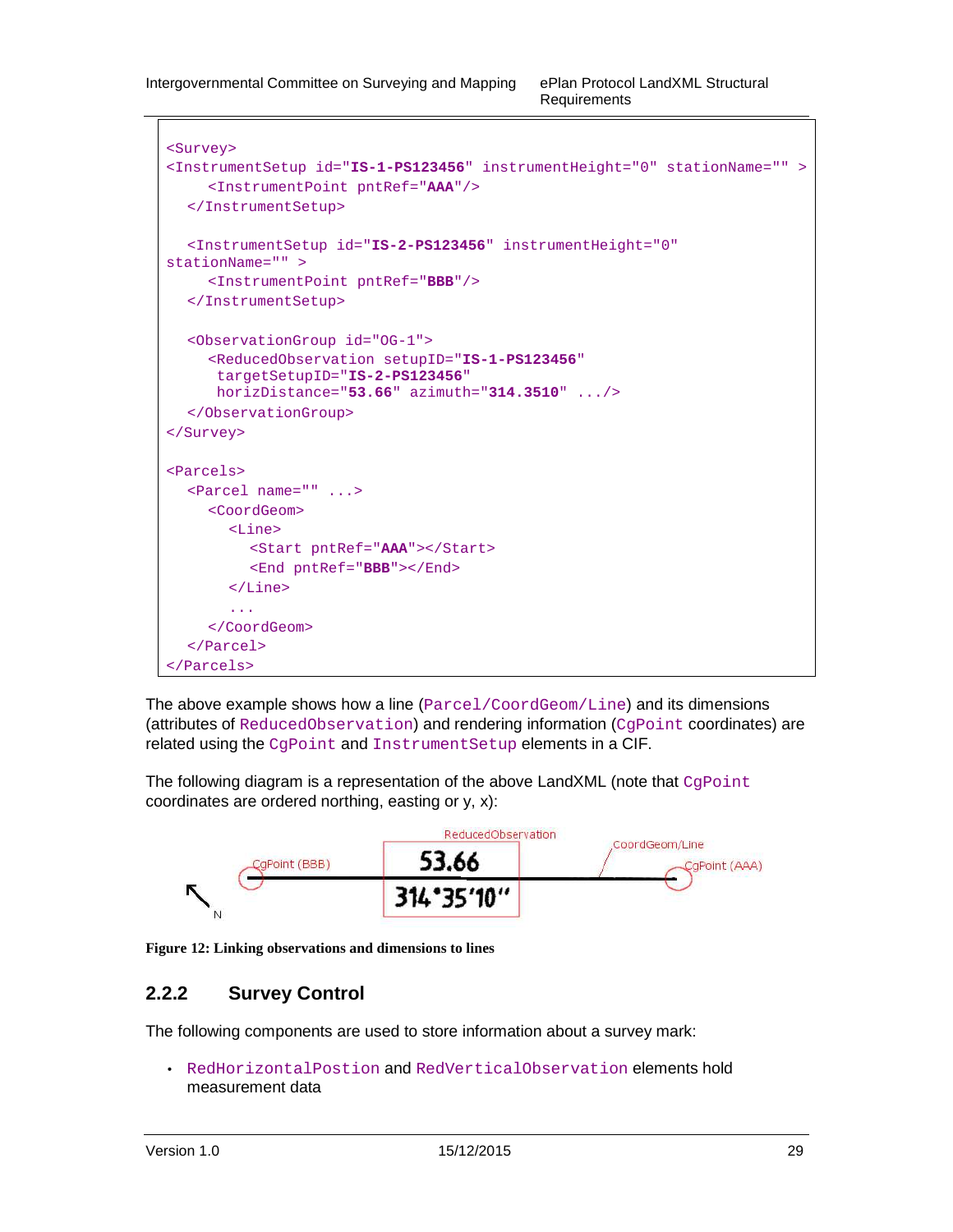- CgPoint elements represent the point at which the mark is located
- Monument elements contain information about the physical object placed at the point

In addition, the InstrumentSetup element links the RedHorizontalPosition and RedVerticalObservation elements to the CgPoint using the method outlined in § 2.2.1.

The following example shows the LandXML structure for representing survey marks. The name and oID attribute values are arbitrary and used for demonstration purposes.

```
<CgPoints> 
   <CgPoint name="AAA" oID="1-PS123456" pntSurv="boundary" 
state="existing">111.111 222.222</CgPoint> 
   <CgPoint name="BBB" oID="1-PS123456" pntSurv="boundary" 
state="existing">333.333 444.444</CgPoint> 
</CgPoints> 
<Survey> 
<InstrumentSetup id="IS-1-PS123456" instrumentHeight="0" stationName="" > 
      <InstrumentPoint pntRef="AAA"/> 
   </InstrumentSetup> 
   <InstrumentSetup id="IS-2-PS123456" instrumentHeight="0" 
stationName="" > 
      <InstrumentPoint pntRef="BBB"/> 
   </InstrumentSetup> 
<ObservationGroup id="OG-1"> 
      <RedHorizontalPosition setupID="IS-1-PS123456" .../> 
      <ReducedObservation setupID="IS-1-PS123456" targetSetupID="IS-2-
PS123456" .../> 
   </ObservationGroup> 
</Survey> 
<Monuments> 
   <Monument name="MON-1" pntRef="AAA" ...></Monument> 
</Monuments>
```
In the above example, CgPoint (name="AAA") is linked through the InstrumentSetup element (InstrumentSetup@id="IS-1-PS12345 and InstrumentPoint@pntRef="AAA") to a RedHorizontalPosition element (setupID="IS-1-PS123456").

A monument element is linked to the same CgPoint using its pntRef attribute (Monument@pntRef="AAA" links to CgPoint@name="AAA").

The linkages follow the pattern detailed in § 2.2.1 and Figure 11.

To place this in context with other survey data, the italicised code shows the links between a second CqPoint to a ReducedObservation element. This ReducedObservation is linked by its setupID to the survey mark node and its targetSetupID to another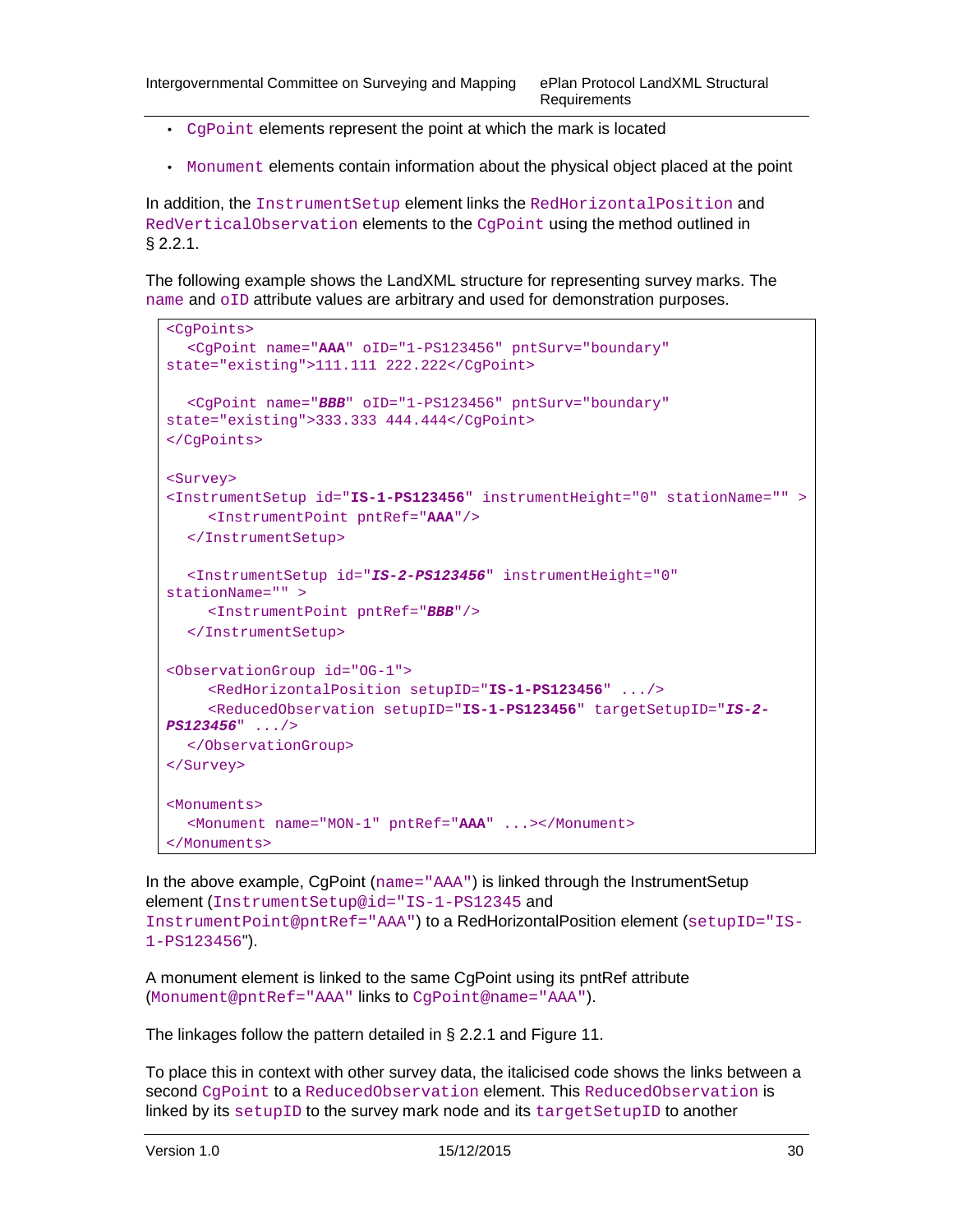Requirements

CgPoint which could be a boundary corner or a traverse. These relationships are used to associate observations and measurements with lines between two CqPoint elements.

### **2.2.3 Occupation**

Occupation in a CIF is stored using PlanFeature elements. A PlanFeature is constructed from coordinate geometry similarly to a parcel.

[To be completed in future versions]

#### **2.2.3.1 Offsets to Occupation**

[To be completed in future versions]

#### **2.2.4 CgPoint Types**

CgPoints have an attribute called pntSurv that indicates the type of point they represent. The table below outlines the correct use of these types.

| Point Type (pntSurv value) | <b>Use</b>                                                                                                                       |
|----------------------------|----------------------------------------------------------------------------------------------------------------------------------|
| boundary                   | Any Coppoint that is part of a Parcel coordinate<br>geometry. Applies to all types of parcels including<br>administrative areas. |
| traverse                   | An unmonumented point that is connected by<br>observations to other points in the survey by a<br>traverse                        |
| sideshot                   | Single points that do not have observations, e.g.<br>Curve centre point                                                          |
| administrative             | Parcel Center and AddressPoint                                                                                                   |
| monument                   | Any point used for a PlanFeature element e.g.<br>occupation.                                                                     |
| control                    | Survey control marks. CgPoint with<br>RedHorizontalPosition and Monument<br>attached.                                            |
| reference                  | Reference marks. CgPoint with Monument<br>attached.                                                                              |
| natural boundary           | A point used to define an ambulatory boundary<br>such as a river or water body.                                                  |

Where a point type can be more than one value but the jurisdiction requires only one value to be assigned, the following sequence of types should be used to assign a point type. The first matching point type (left to right) should be used.

control  $\rightarrow$  reference  $\rightarrow$  natural boundary  $\rightarrow$  boundary  $\rightarrow$  monument  $\rightarrow$  traverse  $\rightarrow$  sideshot  $\rightarrow$  administrative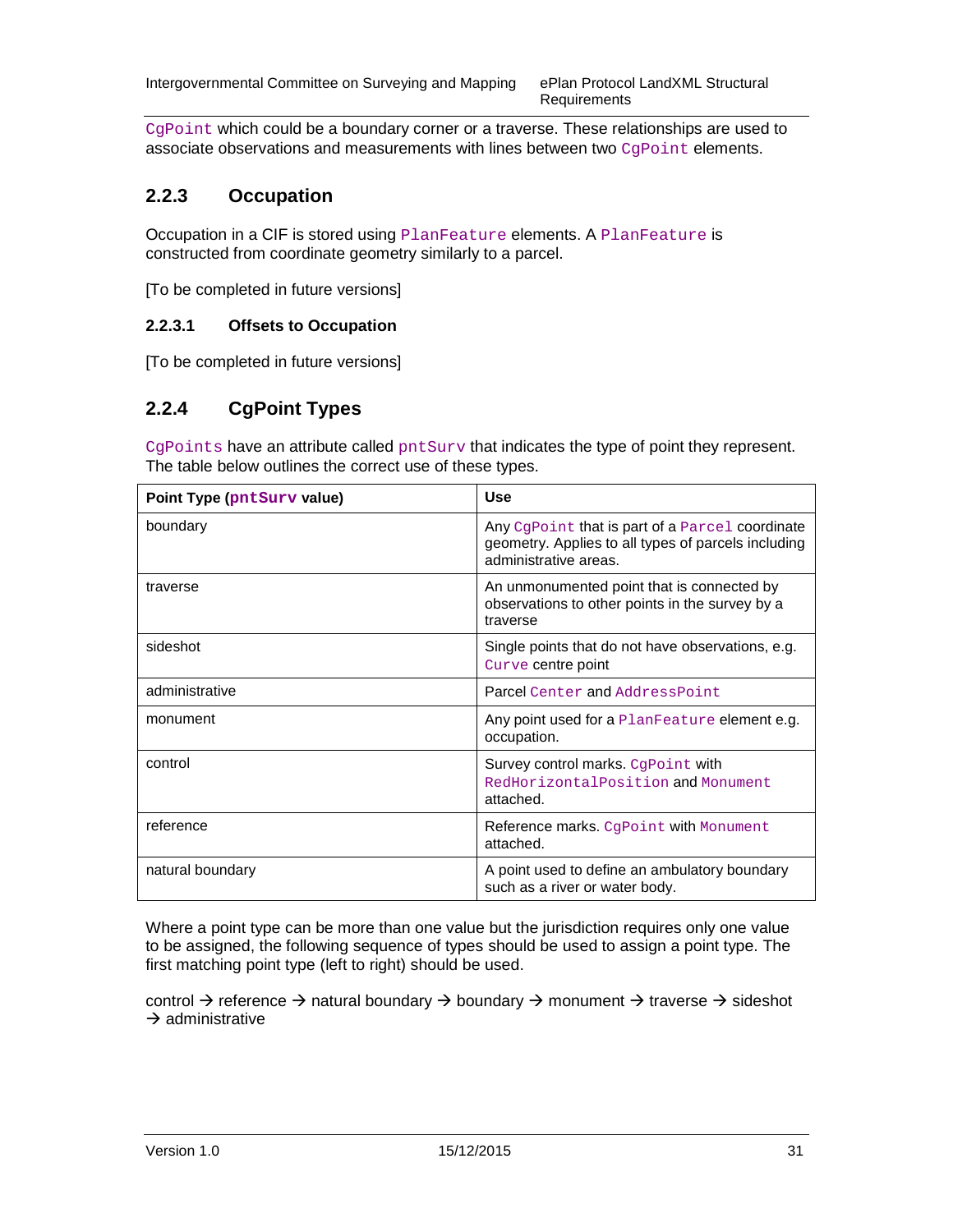### **2.2.5 Observation Purpose Type**

The following describes a temporary work around for a LandXML limitation. This will be replaced with a new method in a future update the LandXML.

The purpose attribute for ReducedObservation is currently a LandXML enumeration. However, some situations call for different enumeration values. To cater for this, the value is stored in the desc attribute. Jurisdictions can specify valid values for this field using a jurisdictionally defined version of  $\text{purposeType}$ . Below is a snippet of the schema that defines this:

```
<xs:attribute name="purpose" type="purposeType" use="optional"/> 
<xs:attribute name="desc" type="enum:purposeType" use="optional"/>
```
 $enum:pure$  points to the jurisdictionally defined version of purposeType. See 1.3 References REF5 for details on how the jurisdictional enumerations schema is defined.

## **2.3 Structuring Administrative Features of the CIF**

#### **2.3.1 Amendments**

The Amendment element is used to record changes to the CIF. In all jurisdictions, amending a file creates a new version of the file. However, the jurisdiction may choose one of the following methods to apply amendments.

#### **2.3.1.1 Strikethrough method**

In some jurisdictions, all original information must remain in the file so an amended version of a file will contain both the original and amended content. This method of recording amendments replicates the system of strikethrough, where original information on a paper plan was struck out but remained readable and new information was added in a style that could be identified as being an amendment to the plan.

Using the strikeout method, an Amendment element will contain at least one AmendmentItem element that will have either:

- 1. In the case of simple deletion, an  $\circ$ 1dName attribute referencing the name of the element that was deleted
- 2. In the case of a simple addition, a newName attribute referencing the name of the added element
- 3. In the case of an amendment or replacement, an  $\circ$ 1 dName attribute referencing the element with the original data and a newName attribute referencing the element with the current data

Examples:

An amendment where a new element is added to the CIF:

```
<Parcels> 
   <Parcel class="easement" name="A/RP892815" ... />
```